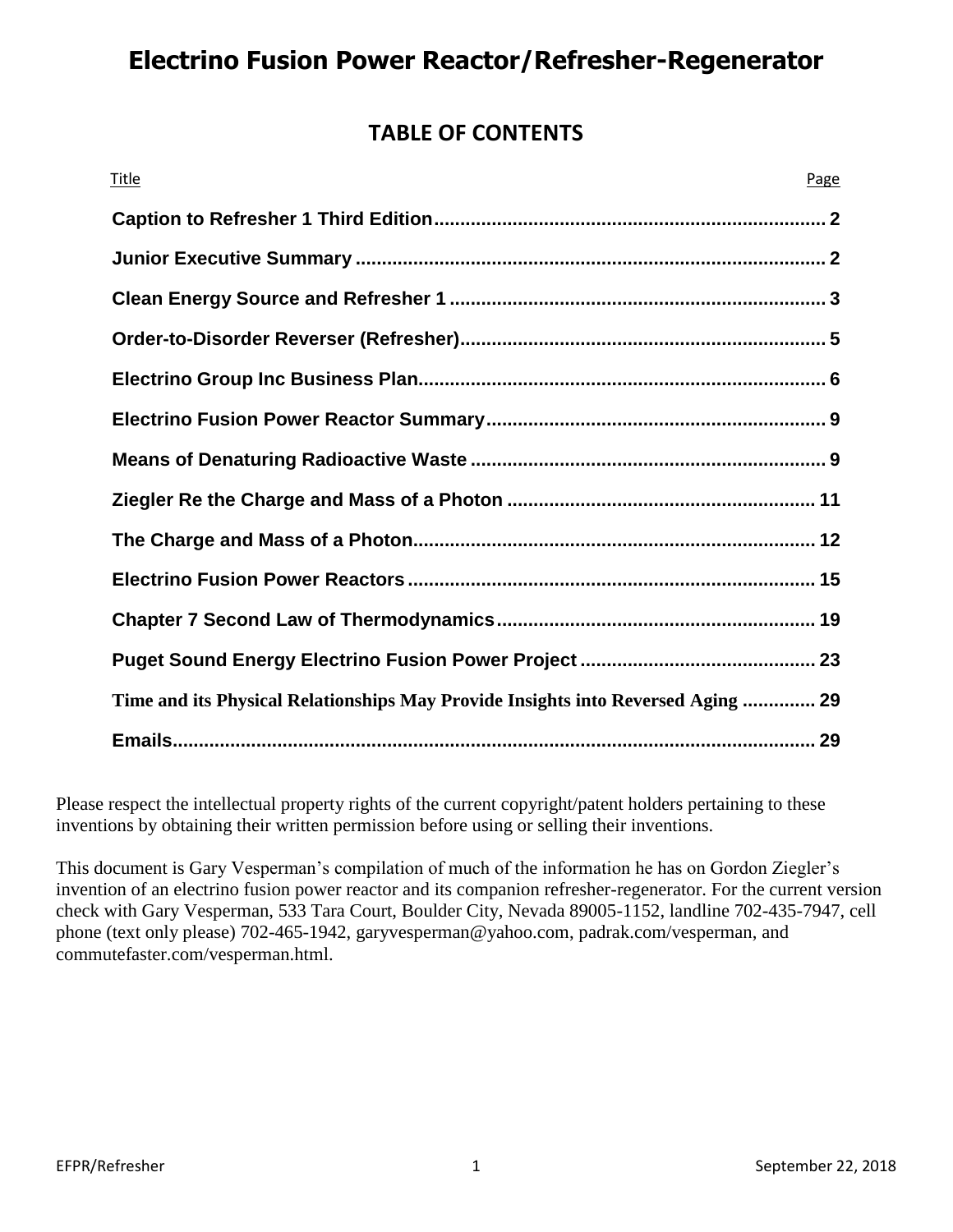## Caption to Refresher 1 Third Edition

Gary Vesperman's website padrak.com/vesperman has this caption to Gordon Ziegler's "Refresher 1 Third Edition":

"Gordon L. Ziegler deserves a Nobel Prize in Physics as possibly the world's most accurate theoretical physicist. His refresher within its active foot print would reverse the order-to-disorder flow of the second law of thermodynamics. The refresher MUST be turned on before the electrino fusion power reactor. The refresher continually reverses aging of the photoelectric cells blanketing the electrino fusion power reactor. Other claimed effects of the refresher, which may well be the world's most important invention, include neutralization of radioactive waste, e.g. Fukushima, reversal of aged humans to young completely healthy adults, and restoring decayed fruits and vegetables to their fully nutritious freshness."

## Junior Executive Summary

There is a new model of science known as the Unified Field Theory and the Unified Particle Theory. This model of science is one that Einstein tried for thirty years to discover but was unable. Within this new science are the discoveries of clean energy, the capacity to calculate the masses for all known particles, and the ability to reverse the second law of thermodynamics.

Clean energy comes from a particle accelerator called the Electrino Fusion Power Reactor (EFPR). This is done through the fusion of the half particles of electrons (semions), in a particle accelerator. When electron semions are fused, they switch from matter to antimatter of vice versa; therefore, when the half-particles are fused, antimatter will be produced (negatrons), which will collide with the matter (protons and neutrons) in the walls of the accelerator, annihilating one nucleon each reaction, and producing a burst of gamma rays. The gamma rays are collected by photovoltaic cells and converted into electricity.

In the initial design, one accelerator would produce 1,880 megawatts of power for less than 50 million dollars, as compared to the Grand Coulee dam which produces 2,000 megawatts, or a modern nuclear reactor which can produce up to 1,250 megawatts and cost over ten billion dollars. Currently there are 100 nuclear reactors in the United States producing 100,000 Megawatts of power. It would take 54 electrino fusion power reactors to replace these facilities.

Electrino fusion energy is 1000 times more efficient than a nuclear reactor, with no carbon emissions or radioactive wastes. It can use virtually anything for fuel and can go one thousand years before refueling is needed. It would be easiest, however to use copper for annihilation fuel.

Electrino fusion power reactors will replace all sources of energy from nuclear, petroleum, and coal, to wind and solar. All power that will be needed can be produced in an efficient, clean manner, thereby eliminating the need for mines, dams, oil refineries, and nuclear reactors.

In order to achieve nearly 100% efficiency with the clean energy source, it is necessary that there be no energy loss through heat or decay. In order to achieve this condition, we must reverse the second law of thermodynamics within the field which the Clean Energy Source operates. Reversing the second law of thermodynamics is done by fusing the anti-semions in positrons to unitons (the core particles in protons and neutrons), in a high-velocity particle accelerator called the 'refresher'. This fusion creates and transmits a positive order signal in a desired range that can be adjusted to fit the requirements of the operator.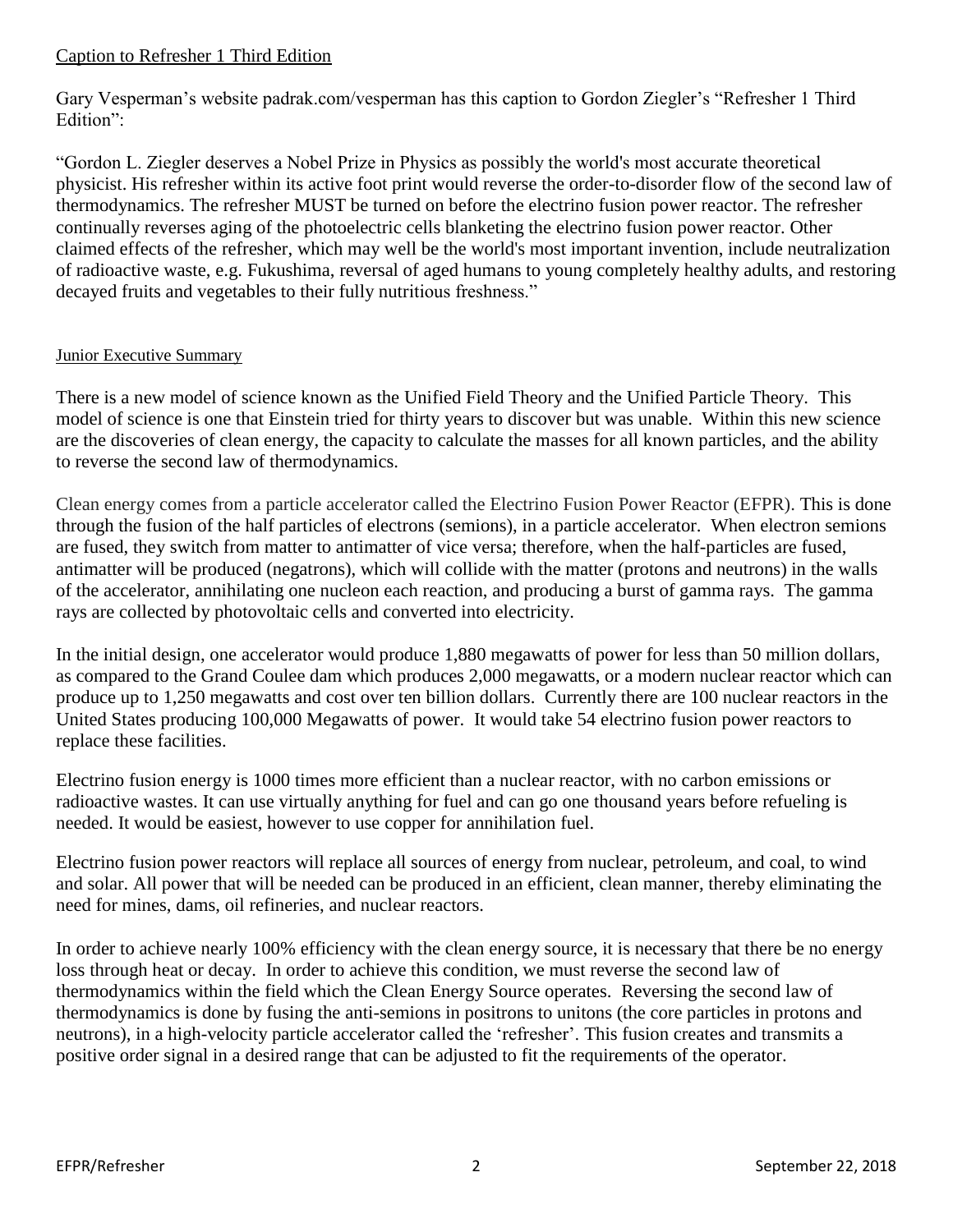It would only take one refresher to change the atmosphere of the earth and allow Clean Energy Sources to operate worldwide. Eventually we would like to have several in case of a technical difficulty. James Potter of JP Accelerator Works will build the Accelerator for \$33 million. We encourage you to visit his website and/or contact him at 505-661-8155 or jpotter@jpaw.com.

Brad Sorenson, a highly competent laser technician, has indicated that he could build a clean energy source for \$5 million. This may or may not be an accurate figure as our contact with Brad has been minimal. The cost to build the prototype could be higher than 5 million, but when we hit production, the costs should be substantially less. We have also spoken to several other builders who have expressed an interest in the project.

The initial price for power will be \$0.03/kilo-watt-hour which is substantially lower than current rates. At this rate, one clean energy source will yield over \$620 million per year. We believe electrino fusion energy will be a trillion-dollar industry; therefore, we will be able to pay our investors one hundred-fold for early investment with at least tenfold return being returned after the first year of operation. The remaining ninety-fold will be paid back as the income stream increases at a scheduled rate which is mutually beneficial and agreeable to all parties. An investment of \$1,000 will return a million and an investment of \$50 million will return \$5 billion.

We believe that we can set up the company and build the prototypes for this new technology for an initial investment of \$50 million. When we receive a letter of intent to fund from a qualified investor, we will be in a in a better position to deal with subcontractors on bids and estimates. If you wish further information, please feel free to contact Gordon at [ben-ent100@man.com](mailto:ben-ent100@man.com) or myself.

Kenneth Colvin President Electrino Group Inc.

#### Clean Energy Source and Refresher 1

I have discovered a new Grand Unification Theory (GUT) which unites all the forces (which Einstein tried to do for thirty years and failed to do) – *Electrino Physics*, Chapters 7 and 8 and *The Physics of Genesis*, Chapter 3. Scientists have sought these truths so hard for so long that someone questioned if and when someone did discover these, would it bring to light any additional powers to man, or would the ultimate physical truth be just some quaint curious mathematical formula. I am here to tell you that this precious light is not a quaint curiosity. It really does open the door for the most revolutionary benefits to man – among them the Clean Energy Source and Refresher 1.

This new light on physics has two problems: One problem is that traditional physics has taken some wrong turns, and is entrenched in some serious falsehoods that need to be corrected. The new theory needs to be experimentally tested. But all grant applications are reviewed according to the Standard Model of Physics. All grant applications are rejected that do not agree with the Standard Model of Physics in every particular. The three main instances of that are 1) Einstein's Aether-less Special Theory of Relativity in which Einstein claimed that nothing could go faster than the speed of light. It is impossible to unite all the forces or have a Clean Energy Source or a Refresher 1 unless certain classes of particles travel faster than the speed of light. 2) Another problem is P. A. M. Dirac's doctrine that electrons are spinning point charges. They are not. But if that is explained in a grant application, the application is rejected. 3) By far the worst instance of doctrinal error entrenched in physics is Murray Gel Mann's quark hypothesis that the electric particle fractons come in  $\pm$ 2e/3 and  $\pm$  e/3. They do not. They come in  $\pm$  e/8,  $\pm$  e/4,  $\pm$  e/2 and  $\pm$  e, according to the author's Electrino Hypothesis. See *The Messiah's Inventions,* Section 3 – the three chapters starting with the word "impossible".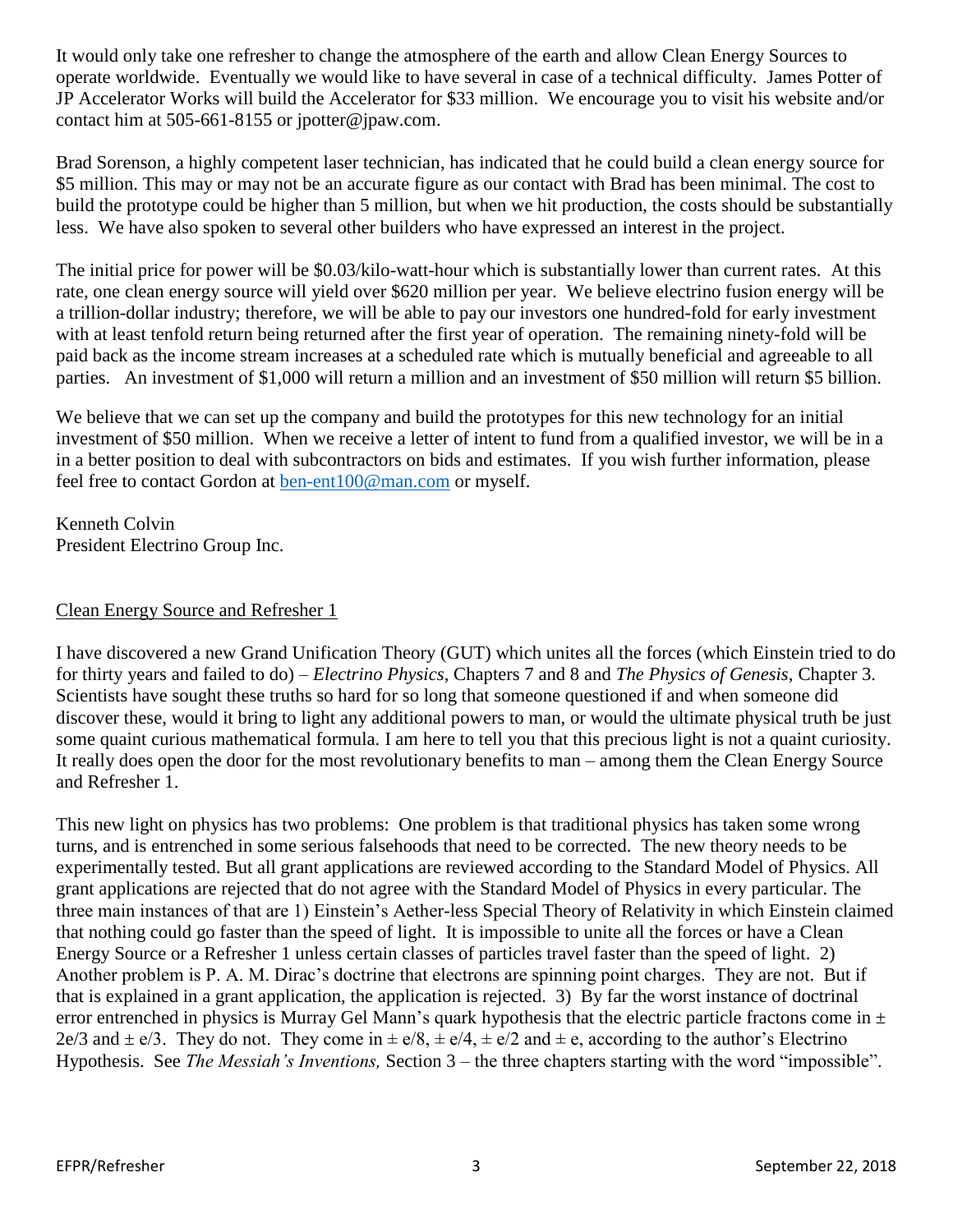The other problem to the acceptance of this light is the centuries' long great dichotomy between science and miracles. Scientists claim not to believe in miracles, but in natural law. When the new GUT explains how to do undeniable miracles through well explained new science, it is way too good to be true! And it is rejected out of hand, with no money allocated to those projects! See *Child Science*, especially Chapter 4. Children can be taught it in simple terms, but it absolutely confounds the Ph.D. professors. Did not the laboring and speculating scientists want new powers from their research? What if correcting three errors in the Standard Model of Physics unleashes a plethora of miraculous powers? Bonanza! Shouldn't the scientists and government leaders be thankful, not rejecters? If it only took a few million dollars to test so many miracle powers, wouldn't this light be way too good to be false?

Well, what can your GUT do for the energy crisis and global warming? It can make a relatively inexpensive, carbon emission-free, radioactive waste-free electric power reactor, in one sense 1000 times as efficient as nuclear power – needing refueling only once every 100-200 years, and then without hazard, just substituting in the particle collider a prefabricated part. The Clean Energy Source does not need hazardous radioactive fuels or hydrogen. It can annihilate copper or brass for fuel. Annihilating one old penny in the collider would produce up to \$1,872,000.00 of electricity at \$0.03/kwh. Depending on the net efficiency of the Clean Energy Source (to be determined in the micro-design phase of this project) the new equipment can pay for itself with \$0.03/kwh electricity in five years or as little as one year operational time.

But none of that is possible without the building and operating of another related machine. The Energy Source would not be efficient enough to be self-sustaining without the operation of the Refresher 1. Neither would it be a clean source. It would have radioactive wastes without the Refresher 1. We want a clean, efficient energy source. There is even legislation regarding that! But who can handle a Refresher? It is altogether too miraculous for most! What would it do?

Miraculous Effects of the Refresher

## **Reverse aging for adults**

The simplest effect of the Refresher to understand is reversing adult aging. Old people can be made young adults again in the active footprint of the Refresher. This effect for positron anti-semion fusion does not really back up time or the clock. It merely reverses the order-to-disorder arrow in adults. It saturates at the maximum state of order – which is young adulthood. It reverses adult aging at a rate of about 1836 times as fast as the rate the original adult aging occurred. A century of aging can be reversed in just under 20 days.

#### **Resurrections from the dead**

The reverse aging occurs also for bodily remains – re-assembling dust and bones into living beings again. All the dead of all ages of earth's history would be resurrected in about 3½ years of Refresher machine time, starting with those who died most recently.

#### **Backing diseases out of existence**

In the process of reverse aging, diseases would be backed out of existence. This would work also for difficult diseases like HIV AIDS, cancer, and cystic fibrosis.

## **Reversing all decay**

Spoiled fruit would un-spoil in the active footprint of the Refresher. Fresh fruit would stay at the maximum state of order for fruit forever – fresh picked fruit. And this would be without refrigeration. This would amount to a new kind of food preservation without canning or freezing.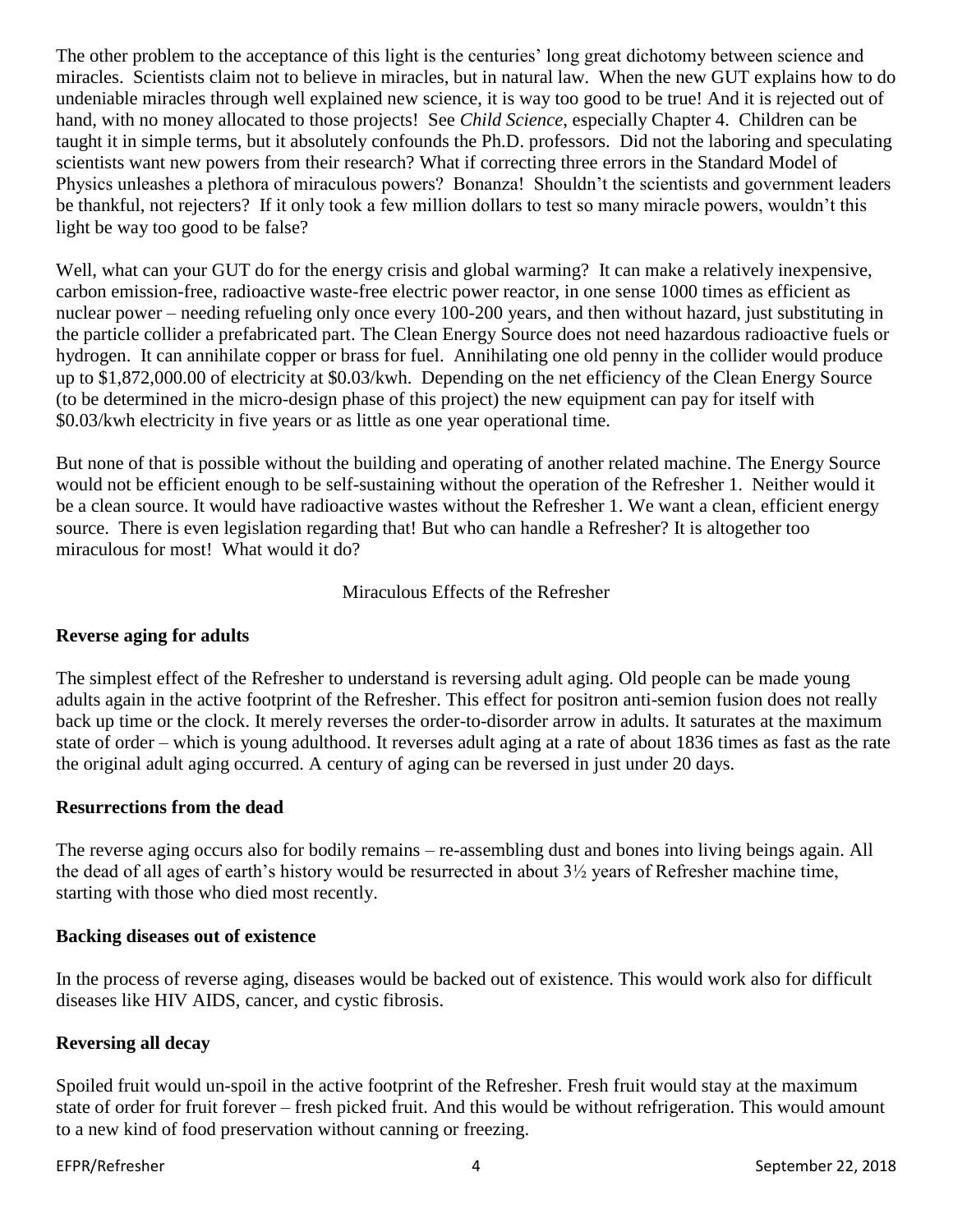This process would un-decay everything in the Refresher footprint, not just fruit. And the footprint could be enlarged to cover the entire earth.

## **Reversing pollution out of existence**

In the Refresher footprint, all pollution would be reversed out of existence. Depending on the Refresher control settings, this effect could be world-wide.

## **"Raising up the foundations of many generations" Isaiah 58:12.**

The Refresher would automatically rebuild previous decayed structures. It would rebuild and restore the entire earth.

## **Reversing forest fires**

The Refresher not only would stop forest fires in its footprint, but would reverse the fires – restoring all that was lost – animate and inanimate, including lost trees and homes.

**Reversing all calamities; Reversing all effects of war; Preventing all munitions from firing; "Making wars to cease to the end of the earth." Psalm 46:9. Removing sinful propensities from people, including criminals; Emptying prison houses; Making possible and efficient Clean Energy Sources. The blessings of the Refresher are endless.** In short it would restore earth to Edenic perfection in about 3½ years of machine time.

Can the Department of Energy handle all that? If so I am ready to prepare a loan guarantee application to your terms. If not, no.

Gordon Ziegler

## Order-to-Disorder Reverser (Refresher)

Order-to-Disorder Reverser (Refresher)

Growing old, getting sick, having pain, dying, disintegrating are all consequences of the current order-todisorder arrow in the second law of thermodynamics. If only that order-to-disorder arrow could be reversed in a given radius, then each of the above problems would be eliminated in that radius. A newly discovered physics theory predicts it is possible to do this for about \$110 million dollars. (For theory of operation, send e-mail to ben\_ent100@msn.com.)

The Order-to-Disorder Reverser would be good for many other things: world disarmament, disaster relief, fertilizing farmland, a new form of food preservation, reversing pollution, home and vehicle maintenance, healing criminal tendencies in the brain, denaturing radioactive wastes and making them safe, and potentiating and making possible a new type of clean energy source. (See reverse page.)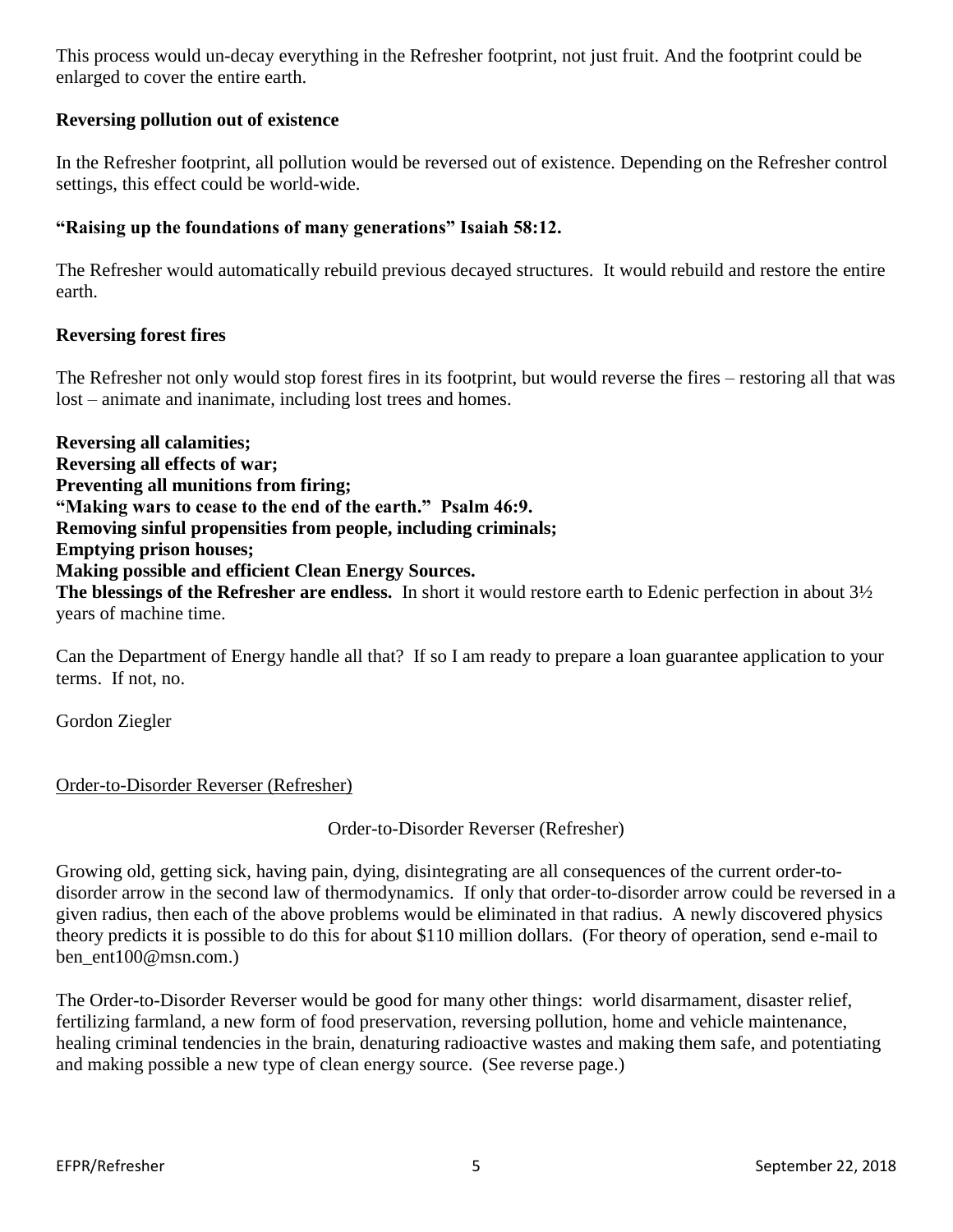If the active area of the Order-to-Disorder Reverser (Refresher) were legally extended over the entire U.S., the American people would save about \$2.3 trillion a year in healthcare costs alone, nearly \$1.0 trillion dollars in armament costs alone. These savings could greatly aid in eliminating our budget deficit.

Because of the desperate needs for this technology, this is a rush job. Analysis, detailed design, and construction are all included in one year of the project. The second year is for testing – all for \$110 million.

#### Clean Energy Source

If electrons were accelerated and collided instead of positrons, and if the collider were placed in the active area of a Refresher, the basis would be formed for a Clean Energy Source/Radioactive Waste-free Power Reactor. (For theory of operation and specifications for a nearly 2000 megawatts electricity output, send an e-mail to ben\_ent100@msn.com.)

This Clean Energy Source is 1000 times as efficient as a nuclear reactor, annihilates anything for fuel (sewage, garbage, toxic chemicals, sand, sea water, etc.), costs about \$130 million to build, can produce electricity at 1.5% the current rate (or 0.12 cents per KWH), and can be built in three years. This is virtually free electricity. It would have major impacts on society. The aluminum industry would have a bonanza with this energy rate. There would be a great rush on plug-in electric cars. We would get over our dependence on foreign oil.

This Clean Energy Source is more complex than the Refresher on the opposite side of this paper, and requires some research and development after the operation of a Refresher. Therefore we will take longer building this invention:

| Detailed analysis | 3 months  | \$50 thousand  |
|-------------------|-----------|----------------|
| Detailed design   | 12 months | \$500 thousand |
| Construction      | 24 months | \$130 million  |

This is in addition to the time and costs of the necessary concomitant Refresher.

## Electrino Group Inc. Business Plan

The following is a slightly edited copy of the "Electrino Group Inc. Business Plan, Prepared for Gordon Ziegler CEO" that is linked in padrak.com/vesperman:

11/15/2015 Electrino Group Inc., Business Plan

Prepared for: Gordon Ziegler CEO, 4401 37<sup>th</sup> Ave. SE. Unit 17, Lacey Washington 98503-3576 ben\_ent100@msn.com benevolententerprises.org 360-491-9373

By Kenneth Colvin, President.

This business plan prepared this 15th day of November, 2015 for the company that will become known as Electrino Group Inc. Electrino Group Inc. was founded on 11/22/2010 and is now ready to build a large worldwide company that will implement a new science, the science of electrino fusion. The company is now also ready to accept first investments.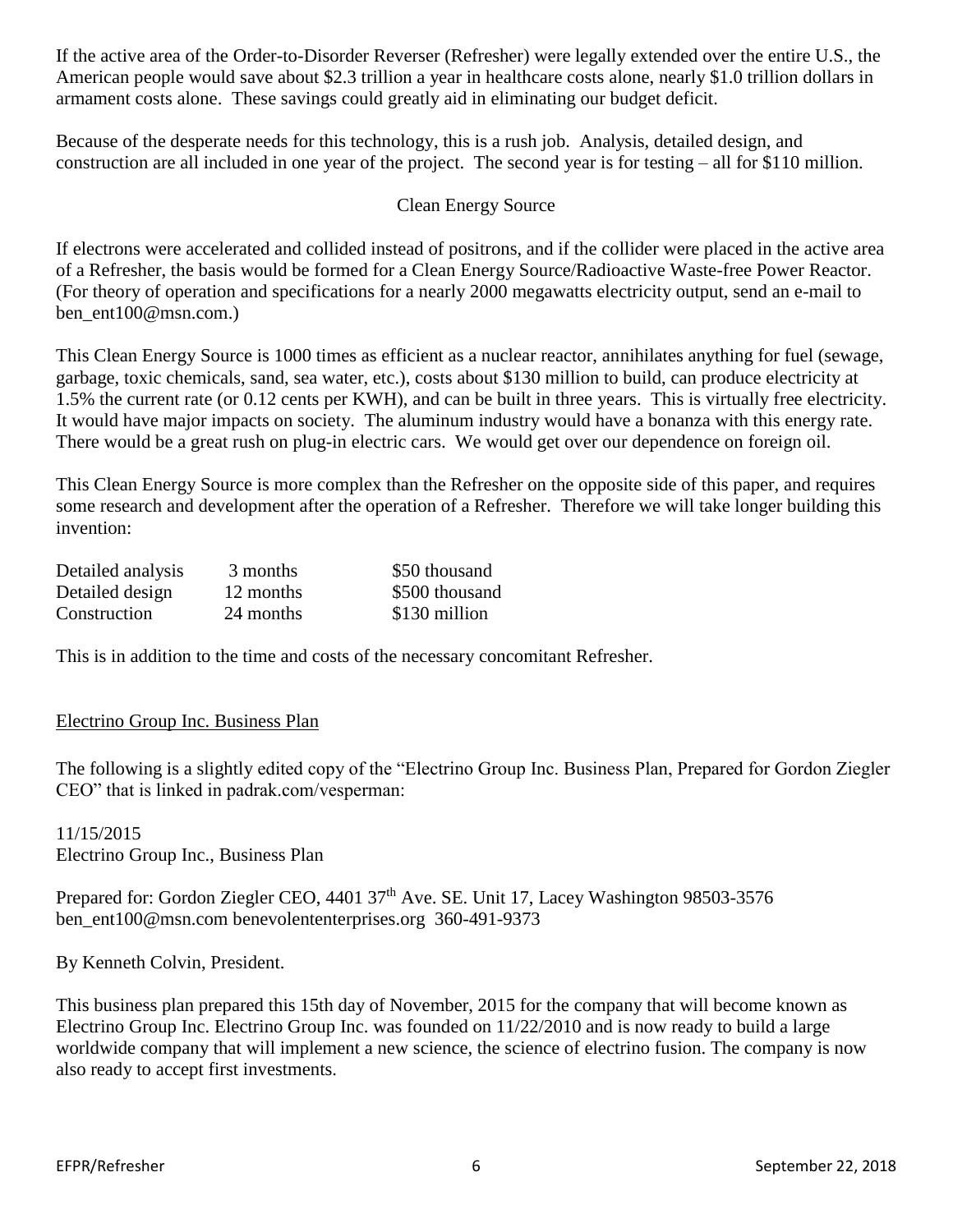The science of electrino fusion we want to establish is in two parts – Refresher (order-to-disorder arrow in the second law of thermodynamics reverser) that among other things could denature the radioactive waste and contamination of the Fukushima disaster. After the Refresher is pre-fabricated in America and assembled at some location in Japan and tested, the Refresher could clean up all the radioactive mess in the Fukishima disaster area in two days or less of machine time.

The second part of electrino fusion we want to establish with the first \$130,000,000.00 investment is the Clean Energy Source. The purpose of the company will be to create out of new fusion technology a new power supply that will provide an abundance of free clean power. In the Clean Energy Source (CES), energy will be created by the fusion of electrons in an accelerator (or non-nuclear reactor). When the power facilities are paid for and the initial investors are paid back fourfold, the power will be given away free. Clean Energy Sources will then be mass produced on assembly lines and set up all over the earth, supplying clean energy to all the peoples of earth for free. This would not only help the poorest on earth, but could significantly reduce the costs of manufacture of products. Imagine how free electricity would impact the aluminum industry, for instance.

This Business Plan would be incomplete without introduction to Gordon Ziegler; a theoretical physicist and one of the kindest men I have ever met.

## Gordon Ziegler:

The company's founder and CEO Gordon Ziegler believes that a free constant energy source that does the environment zero harm would be a benefit to everyone. Hydro power would not be needed and fossil fuels could be reduced significantly if not entirely. Free energy would not only bring up the standard of living for the poor, but would have significant positive impact on the world wide economy.

Gordon has the following qualifications:

- 1. Radiation Health physicist for 9 years.
- 2. Radiological Dose Assessor for 9 years.
- 3. Inventor of Derived Intervention Levels (DILS), now used worldwide.
- 4. Author of over 30 published books, 3 or more being on particle physics.
- 5. President of Benevolent Enterprises since 1981.
- 6. Inventor of Refresher and Clean Energy Source.
- 7. Owner of Electrino Energy since 2005
- 8. Founder of Electrino Group Inc. 11/22/2010

9. Gordon has recently made a huge discovery revealing the nature and characteristics of the Higgs Boson. This scientific discovery will provide the missing link in the Standard Model of Physics and his own model, the Grand Unification Theory. Gordon is currently on chapter 21 of his new book on The Higgs et.al Universe, and that book will be published soon. This book and its discoveries therein, will become known as the greatest scientific discovery to date. The theory of fusing electrons in an accelerator to produce an abundant power supply would not be possible without a force field that would reverse the second law of thermodynamics in the area surrounding the Clean Energy Source (CES). Gordon has theorized how to reverse that law with the accelerator known as the Refresher. The impact of the effects of the refresher will be significant at the very least and will warrant further studies of its own. However, for the purposes of this business plan, its effects will be largely overlooked.

Electrino Group Inc. has been registered and is licensed to do business in the State of Washington, the City of Lacey, and has registered with the International Revenue Service. Electrino Group, Inc., currently has two parttime employees but has compiled a list of people for key positions:

Chief Executive Officer, Gordon Ziegler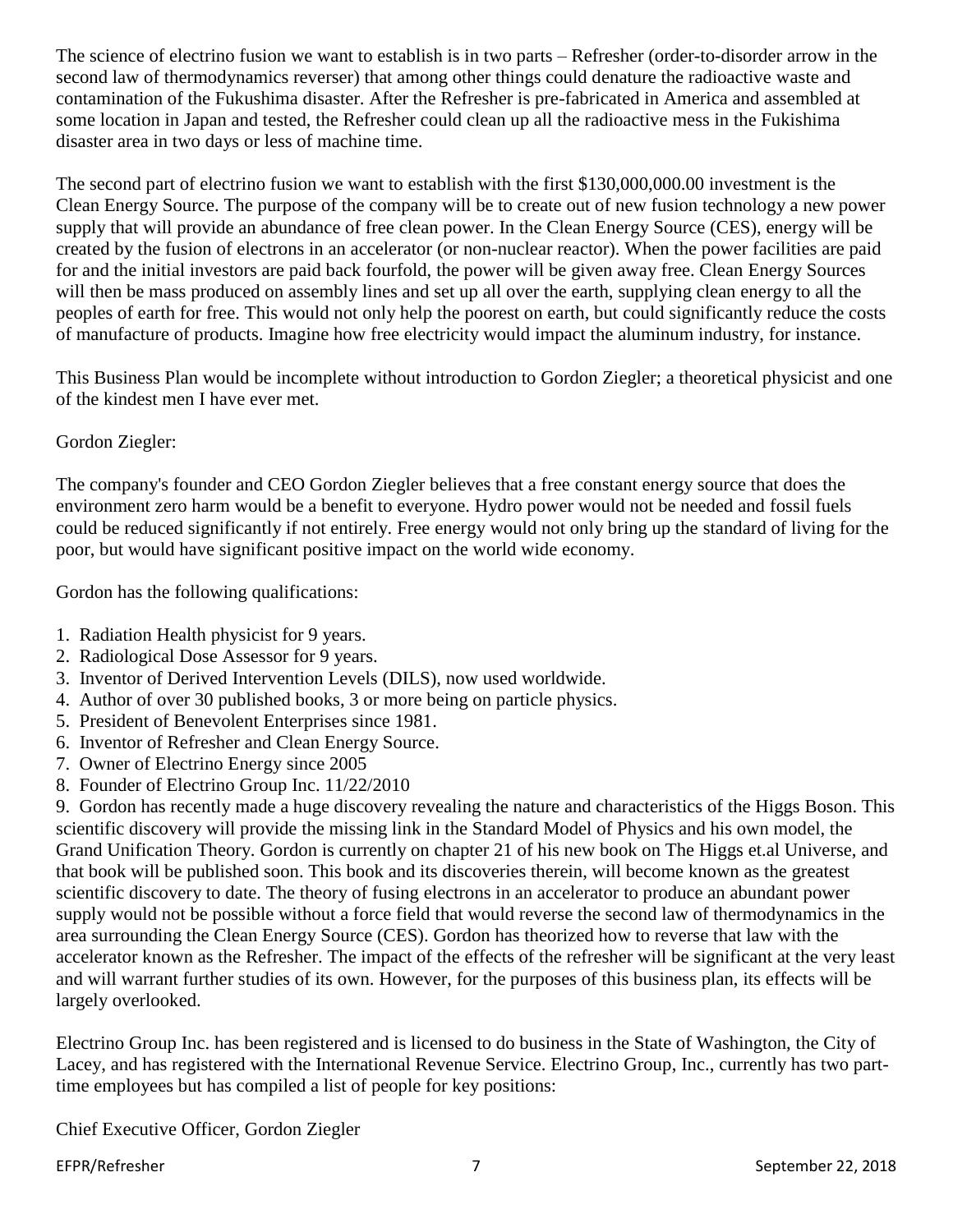President, Kenneth Colvin Vice President, John Holum Micro Designer and builder for the accelerators, Jim Potter Operations Manager of Business and Finance, Jerry Crawford. Operations Manager of Site Development and Accelerator Installations, Dustin Mosieur. Operation Manager of communication technology, Caleb Friend Bookkeeper and Secretary/Treasurer, Debora Brown

#### Staffing:

There will be many key positions to fill. The Company believes that strong leadership will be essential. Managers and leaders should be not only well qualified for their positions, but be great teachers and communicators. Leaders should have the ability to continually train those in their circle of influence. Leaders should not only be teachers, but should have the ability to focus intensely, analyze critically and delegate authority to qualified persons. Leaders should be able to accept responsibilities when problems arise and fill in the gaps when needed. The Job of a Leader/Manager is to elevate those around them – to make all people be the best they can be by proper training, encouragement and sound direction. Those in turn will be qualified to teach others the same.

A land lease has been offered to the Seventh Day Adventist Auburn Adventist Academy in Auburn, Washington. However, the first investor will have the honor choosing the country that the prototypes can be installed. We would be happy if the first Refresher - Regenerator/Clean Energy Source would be set up in Japan to reverse the Fukushima disaster. An advanced country that would not hinder, but become a key player, and be of assistance, could prove to be the best choice.

The cost for the first prototypes is \$130,000,000.00. One Clean Energy Source will produce up to 1,880 Megawatts of power. Power will be sold at 3 cents per kilowatt hr (a bargain rate) until the investors are paid back fourfold within two years of operation. There will be no repayment until the Refresher-Regenerator/Clean Energy Source is operational. The Clean Energy Source is so copious, that the initial investment of \$130,000,000.00 could be repaid fourfold in three months. There will be opportunity for new investors after the prototypes have been proven, as thousands of Clean Energy Sources are to be constructed to power the whole world within five years.

A partial budget is as follows:

Construction costs for CES Reactor and Refresher (guaranteed loan) to James M. Potter Ph. D. JP Accelerator Works, Inc. 100,000,000 Costs covered by debt equity by investor Old debts from personal financing of mission – credit cards 44,000 Old debts from the failure of Coherent Electron Source, LLC 472,000 Tying up of the property lease 1,000,000 EFSEC fee 100,000 Zoning, property and licensing fees 1,000,000 Developing property 1,500,000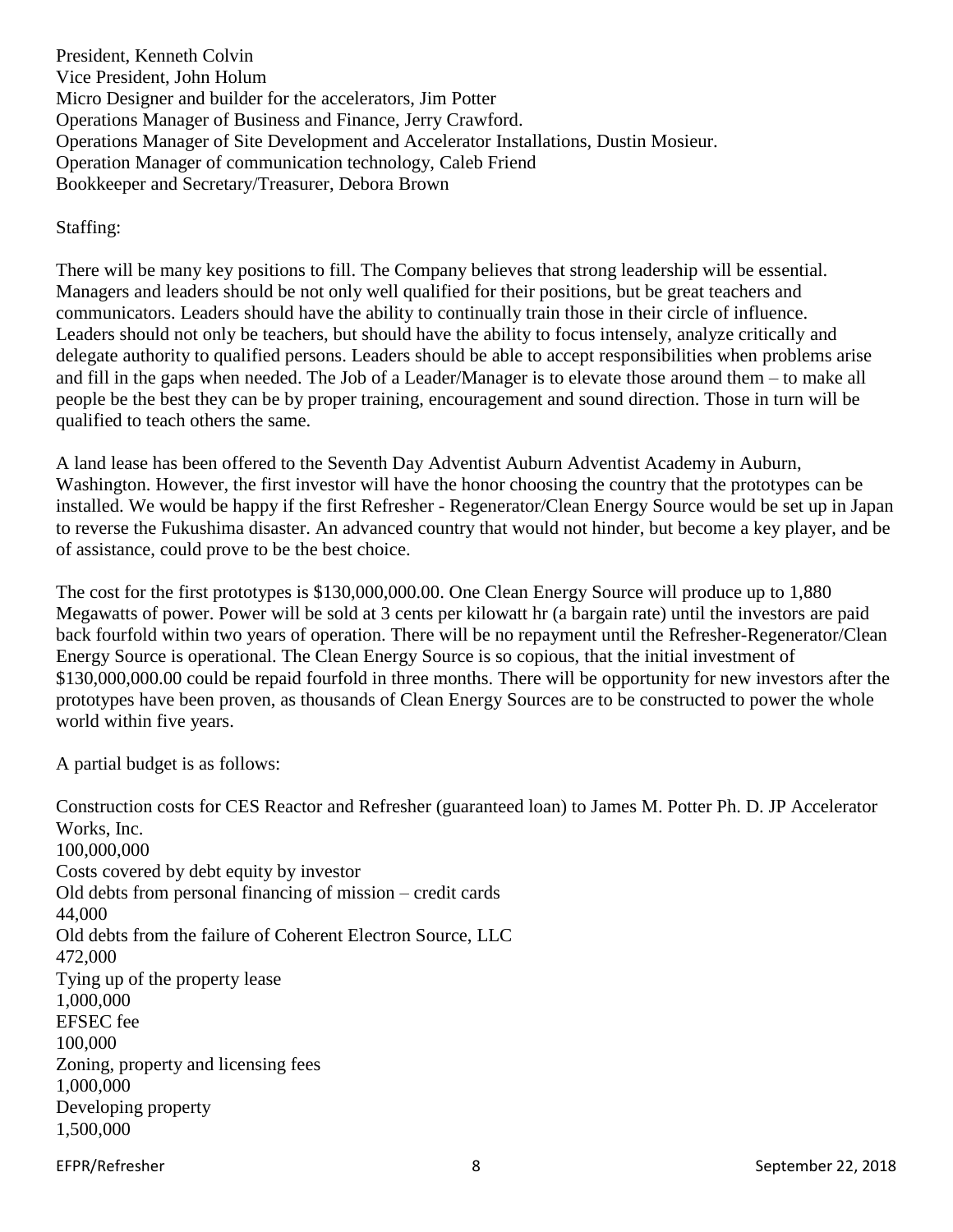Construction of containment buildings and control room 2,000,000 Construction of other buildings on campus 8,000,000 Architect 805,000 Micro-designing of Refresher and Clean Energy Source 2,000,000 Initial loan fee 50,000 Later loan fees 3,000,000 Personnel wages 5,000,000 Working capital, contingency 5,029,000 Total debt equity 30,000,000

Prepared for Gordon Ziegler by Kenneth Colvin.

#### Electrino Fusion Power Reactor Summary

This summary is from "New Energy Technologies R and D Park Technology Summaries":

Electrino Fusion Power Reactor – 'Electrinos' are sub-particles of electrons. Supernovas and η'(938) decay confirm electrino fusion theory. The 1880-megawatt (net) Electrino Fusion Power (EFP) reactor is a safe pollution-free generator of 1880 megawatts, net, of DC electricity. Two linear accelerators collide two beams of electrons with like orientations of axial spins in the center of mass frame at 940 million electron volts. One hundred and fifty pounds of copper would be consumed over 100 years before shutdown for accelerator rebuilding.

The power released in annihilation photons would be 3760 megawatts. 'Annihilation photons' are the 940 MeV X-rays produced when a negatron annihilates a proton. These X-rays are converted to electricity by order-todisorder arrow-reversed photo-voltaic cells with nearly 100% efficiency. To sustain the electrino fusion reaction, 1880 megawatts would be taken from the 3760 megawatts output to power the linear accelerators, magnets, controls, etc.

Other applications include radioactivity neutralization, anti-matter rockets and miniature EFP reactors for permanent power supplies in buildings and vehicles of all types.

#### Means of Denaturing Radioactive Wastes

This file was received by Gary Vesperman from Gordon Ziegler in 2005.

The new Electrino Fusion Model of Particle Physics presents two methods of denaturing radioactive wastes. The second is far cheaper, far safer, far easier, and far more universal than the first. But this article presents both.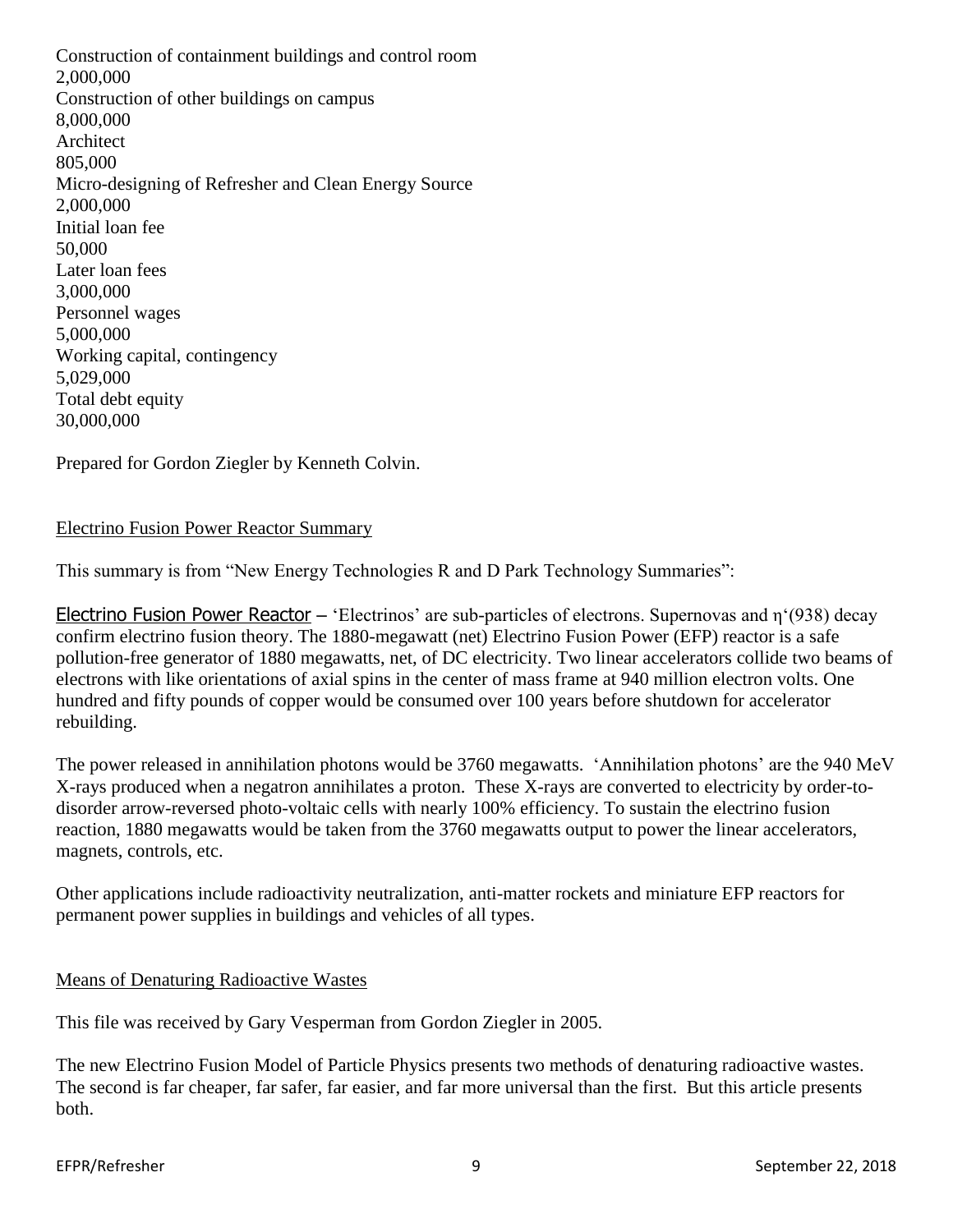In order for the reader to understand what is written about this subject, a little about the model and its nomenclature must be presented. For several centuries there was a scientific controversy over whether light was a particle or wave, until early in the twentieth century the discovery was made that light was both a particle and a wave – it was a duality. The method and means of the resolution of that mystery should have given scientists a clue as to how to resolve a parallel mystery – is there absolute space in an aether, or is there relativity without an aether? The author believed there to be an aether-relativity duality. The only way that would be possible is if there were relativity in an aether. Aether relativity explains more of the eleven independent experiments to test special relativity easier than Einstein's aether-less relativity.

The Electrino Fusion Model of Particle Physics is based on aether relativity. All matter is composed of fermions (half integral spin particles). All forces (according to the author's model, gravity and inertia not excepted) are mediated by bosons (whole integral spin particles which can go clear through the earth without colliding). The aether, thus, is a sea of bosons.

The electron is not a spherically symmetric spinning particle, for in the model smooth spherically symmetric charge distributions cannot have detectable spin, but the electron has detectable spin. It must be a lumpy particle. How many lumps? The parsimony principle would require that the electron have two half charges. This result is huge, because it is different than the quark-lepton theory. Quarks divide charges into ±e, ±⅓e, and  $\pm\frac{2}{3}$ e. Electrinos divide charges into  $\pm$ e,  $\pm\frac{1}{2}$ e,  $\pm\frac{1}{4}$ e, and  $\pm\frac{1}{8}$ e. Quark-lepton particle structures are not unique. Electrino particle structures are unique. It takes 61 particles to put together light and known matter (less gravitons) in the quark-lepton model. It takes only one copy of one particle to construct all particles in the Universe (including gravitons). In the Electrino Model, eighth charged particles are called octons. Fourth charged particles are called quartons. Half charged particles are called semions. And fusion end-result whole charged particles are called unitons (non-spin dots ·). There are two other kinds of whole particles: 1) four fourth charges orbiting, so that two sub-particles orbit one way, and two orbit the opposite way. The net spin is zero (o echons); 2) two half-charges orbiting, such as in electrons. The net spin is  $\pm\frac{1}{2}$ h (depending on the spin sign, these are called  $+$  or  $-$  echons). The whole particles made up of orbiting sub-particles are called echons. A whole particle made up of a single spin-less particle, a uniton, is called a yachon. The etymology is from the Hebrew.

All matter, light, and gravitons can be formed of positive or negative  $(-, +, o, or \cdot)$  in various energy states. We may define the particle structures by having various quantities of the above symbols in various energy states, or vertical positions, in a positional grid. The grid has a vertical line in the middle. Symbols on the left side of the line are electrically negative. Symbols on the right side of the line are electrically positive. The different levels in the grid stand for different energy levels. Unitons (dots) come only in the bottom ground-state level. Some particle structures according to this scheme (chonomics) are:

| $\overline{\phantom{a}}$ |                          | $\cdot$ 0 |         |                   |  |
|--------------------------|--------------------------|-----------|---------|-------------------|--|
|                          | electron positron proton |           | neutron | neutrino graviton |  |

Charge and spin conjugates are also possible. The spins in the above grids are intrinsic spins. For orbital and total spins, further information is required. (See Formulating the Universe, Vols. I, II, and III, by Gordon L. Ziegler.)

Quarks and leptons do not fuse. But electrinos can fuse to become other particles. That is how so many different kinds of particles can be made of just one particle. It is two kinds of electrino fusion that provide two new ways of disposing of radioactive wastes. The easiest kinds of electrino fusion are 1) the fusion of the semion constituents of electrons (matter) into the anti-uniton core particles of anti-protons (antimatter); and 2)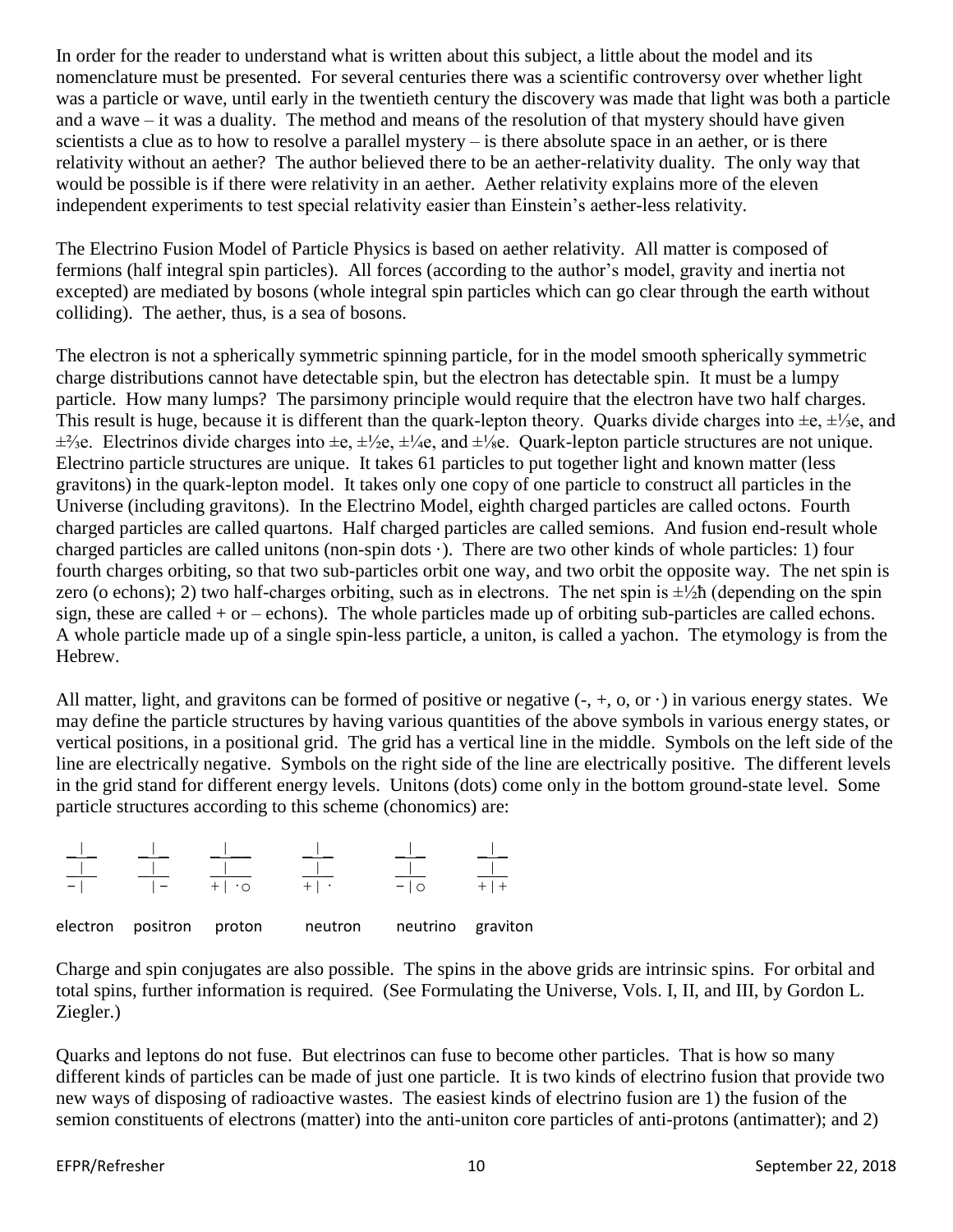the fusion of the anti-semion constituents of positrons (antimatter) into the uniton core particles of protons (matter). These give very different results:

1) The antimatter products of fusion in this case annihilate ambient protons (matter), yielding twice the energy in gamma rays as the energy in the acceleration and fusion. If the energy recovery is efficient enough, this may be made into an energy source. Any matter could be used as fuel for the annihilations. Thus radioactive wastes could be used for fuel and annihilated. But the reactions are messy, involving extremely high level, very penetrating radiation. Likely more radioactive wastes would be created than annihilated. That would have to be determined by experiment.

2) No annihilations occur in this case, but the order-to-disorder arrow in the second law of thermodynamics is reversed in this case in a local area. Extremely low beam currents would benefit extremely large areas, so that one positron-positron accelerator-collider could reverse the order-to-disorder arrow in the second law of thermodynamics in a radius as small as ten meters, and as large as the radius of the whole earth, reversing aging, disease, and decay processes. That includes radiation from radioactive wastes. Instead of isotopes decaying to lower isotopes with the emission of radiation, isotopes would un-decay to higher isotopes with the absorption of radiation. Positron-positron colliders could be built just for radioactive waste storage areas. But since the effects would be so positive in every way, with no known negative side effects, with population and governmental approval and permission, one or a few colliders could refresh the world.

I think one could be built for two million dollars or less – maybe much less. I am in the process of incorporating and raising the money to build one or more. I would be interested in your financial interest in this project. Maybe we can work together.

This article has been compressed, rushed, and over simplified. For a fuller, complete treatment of these things and more, see Formulating the Universe, Volumes I and II, obtainable for a donation of fifty dollars or more to Benevolent Enterprises, 4401 37th Ave SE Unit 17, Lacey, WA 98503-3576.

## Ziegler Re the Charge and Mass of a Photon

Gordon Ziegler

November 18, 2011

Gary Vesperman

Dear Gary,

Thank you for sharing with me the paper "THE CHARGE AND MASS of a PHOTON," by D.Kh. Baziev. See https://web.archive.org/web/20060106111933/http://www.shaping.ru/congress/english/baziev/baziev.asp (The text of Baziev's article is copied below – unfortunately without equations and figures.) Some of his things are similar to, and some of his things are different from, my model. For instance, I also believe in electrinos, but not exactly as he has formulated them. I don't believe it is possible to split electrons through any amount of collisions or irradiation. I believe the electron is composed of two mutually orbiting electrinos – semions (half charges). But in my model, the two electrinos are contained in a speed of light barrier bubble and cannot get out. They never do get out of their speed of light barrier bubble, but they can be modified within the bubble through electrino fusion, greatly affecting the characteristics of the particles.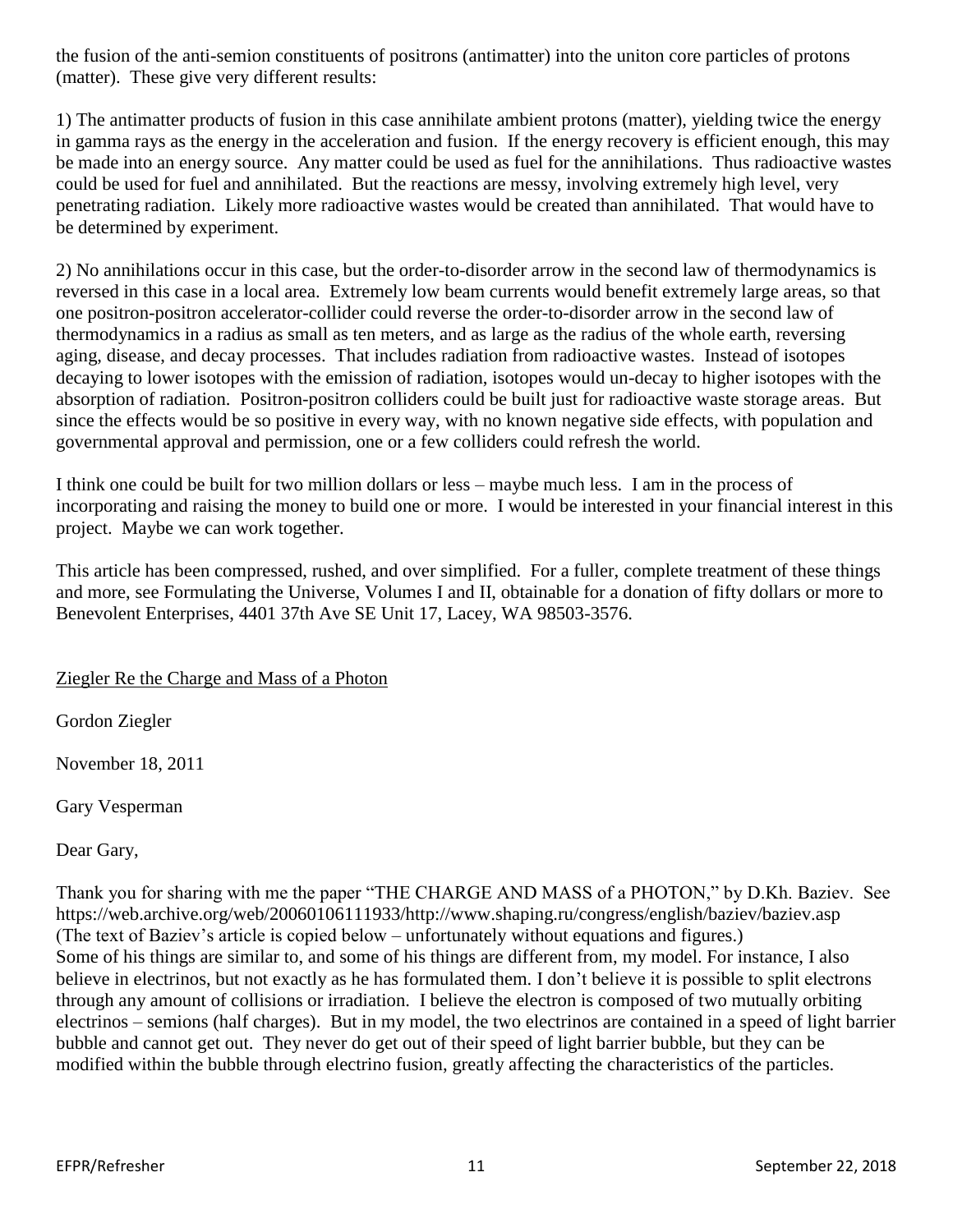But what about the experimental evidence for electron splitting? Bubbles have been observed about free electrons in liquid gas coolants, which break apart on further irradiation. The published thought was that the bubbles were polarized electrons, which break apart into electrinos on irradiation.

The bubbles are not polarized electrons. They are polarized gas coolant molecules in polarized strings. The strings of molecules may divide on irradiation (but not infinitely). But this is as would be expected. But this is not an evidence for electrinos.

But there may be an evidence for real electrinos in your experimental photographs. If an electron is a spinning point charge, then the polarized bubbles should be in a spherical array – rays from the center. But if the electron is composed of two orbiting electrinos, then near absolute zero the polarized bubbles should be in two strings on either side of the electron. This would be powerful evidence for the structure of the electron and the existence of electrinos.

Gordon

The Charge and Mass of a Photon

D.Kh. Baziev

1. Introduction

A systematic analysis of all experimental findings and observations gathered in physics, astronomy, and astrophysics from the times of Galileo may reveal the following:

1. Experimental findings do not agree with the existing physical theory.

2. There is a certain fundamental deficiency of the experimental material preventing one from building a consistent theory.

3. This fundamental deficiency may be filled with a counterpart of the electron, a true elementary particle with a positive charge and finite mass.

4. The proton and positron are not true elementary particles and neither of them can be a charge counterpart of the electron because they can be split further.

5. A true elementary particle with a positive charge could restore the charge symmetry in physics, thus leading to a radical revision of the existing theoretical physics and resolving its current crisis state.

Searching for this particle required that the physical nature of Planck's constant should be ascertained. This became possible only after the structure of a light beam had been understood. Namely, it was the photon sector velocity, known as Millikan constant μ, rather than the speed of light c, that proved to be a constant, viz.,:

## (1)

where λi and νi are the wavelength and frequency of the ith monochromatic beam of in the light beam.

This new quantity elucidated the physical nature of Planck's constant:

(2)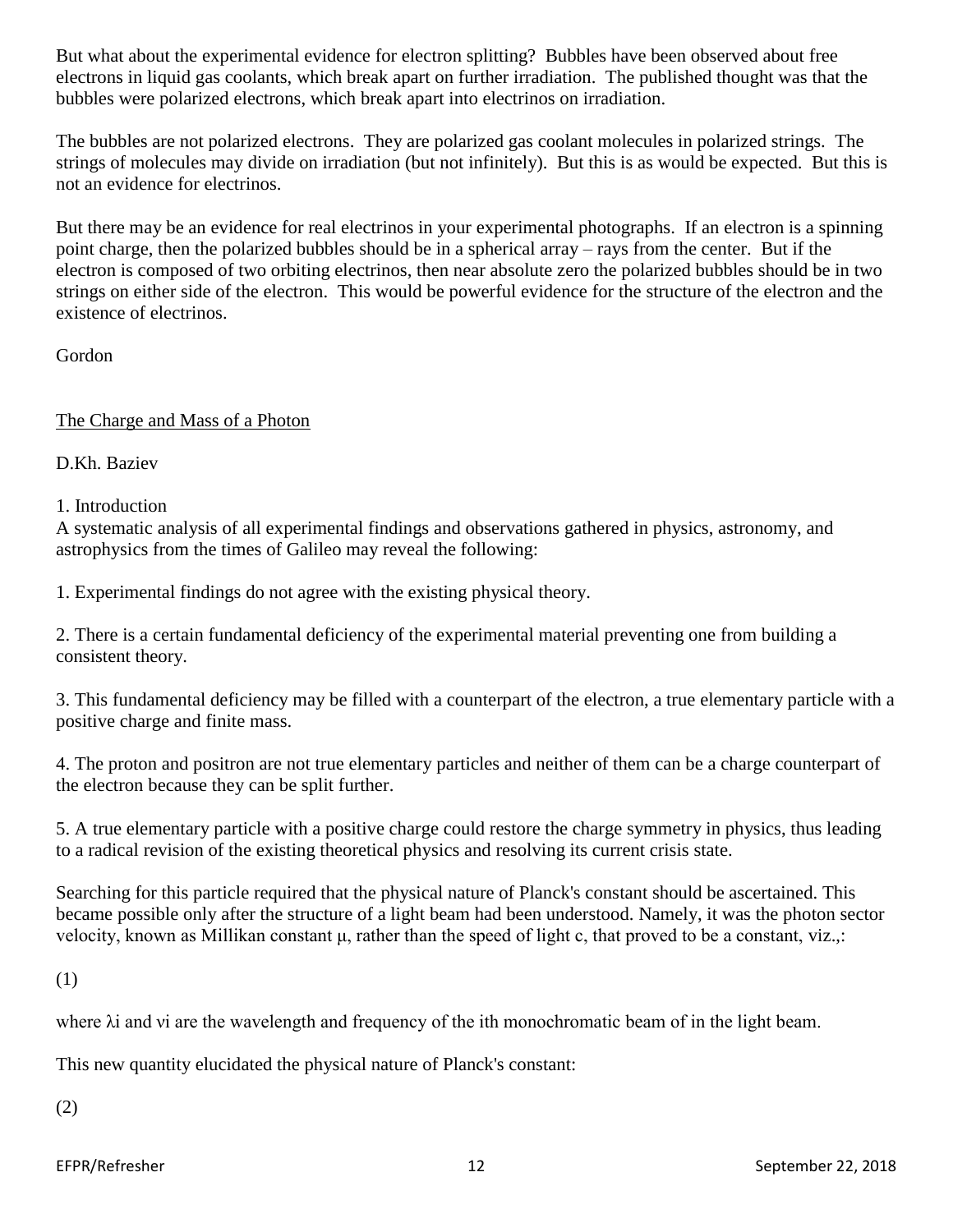where m? is the mass of a second (after electron) true elementary particle to be called an electrino. From this expression we have

(3)

The electrino has a positive charge ? determined by

(4)

where mu =1.66057 ? 10? 27 kg is the mass of an elementary atom accepted as a mass equivalent of one atomic unit; nå = 3 is the number of electrons in one elementary atom;  $e = 1.6021892$  ? 10? 19 C is the charge of an electron; me = 9.038487 ? 10? 31 kg is an improved value of electron mass; n? = 2.418198867 ? 108 is the number of electrinos in an elementary atom.

Now, it should be obvious that Planck's constant is the momentum of the electrino. Moreover, it was the Planck constant that concealed a second true elementary particle which is the charge counterpart of the electron discovered by J.J. Thompson as far back as in 1890.

This finding about Planck's constant served as a basis for a new theory of physics[1] This theory in particular shows that the electrino is the carrier of the magnetic field and electrical current, a quantum light in all ranges, and a universal carrier of energy and information. The electrino plays the role of a neutrino in moving along first order trajectories.

## 2. First crucial experiment

An extraordinary importance and novelty of the new theory required an experimental proof of the electrino. To this end we carried out several experiments in the Institute of General and Inorganic Chemistry, Moscow. These experiments were based on the following four effects predicted by the theory.

With electrinos, a light beam is a flux of particles having positive charge and finite mass. If produced by a dc source discharged through an incandescent lamp in which the current is converted to light and emitted, the source weight in a charged state must differ from its weight in a discharged state. If we prove this difference experimentally we may say that light does consists of material particles of finite mass and a dc charge carried away by light is positive because an incandescent lamp does not emit electrons.

The second effect to prove was that the weight of a discharging DC source is increasing whereas its weight when charged is decreasing.

To prove the validity of these predictions, we fabricated several sealed containers with different DC sources inside. The electrodes were brought out through glass insulators. The batteries were discharged through an electric lamp radiating in the visual and infrared ranges. The weight of containers was measured before a discharge and after it accurate to  $\pm 0.02$  mg; the weights were known accurate to  $\pm 0.05$  mg; the standard deviation of the measurements was within  $\sigma = \pm 0.03$  mg; the buoyancy was calculated for each measurement of weight. In this paper, we present the results of only one test of a container with four mass produced rechargeable cells connected in series. The aggregate voltage of the battery reached 5400 mV, the charge capacity was 6000 mAh. The discharge was terminated when the voltage dropped to 4000 mV, the duration of the discharge being measured accurate to one second. Two series of experiments were run: one in air, the other, under argon. Each series was ten charge-discharge cycles (Table 1 and Fig. 1). The total amount of relevant experiments and a discussion of results have been summarized in a recently published brochure.[2]

The results of the above tests allow us to make the following conclusions: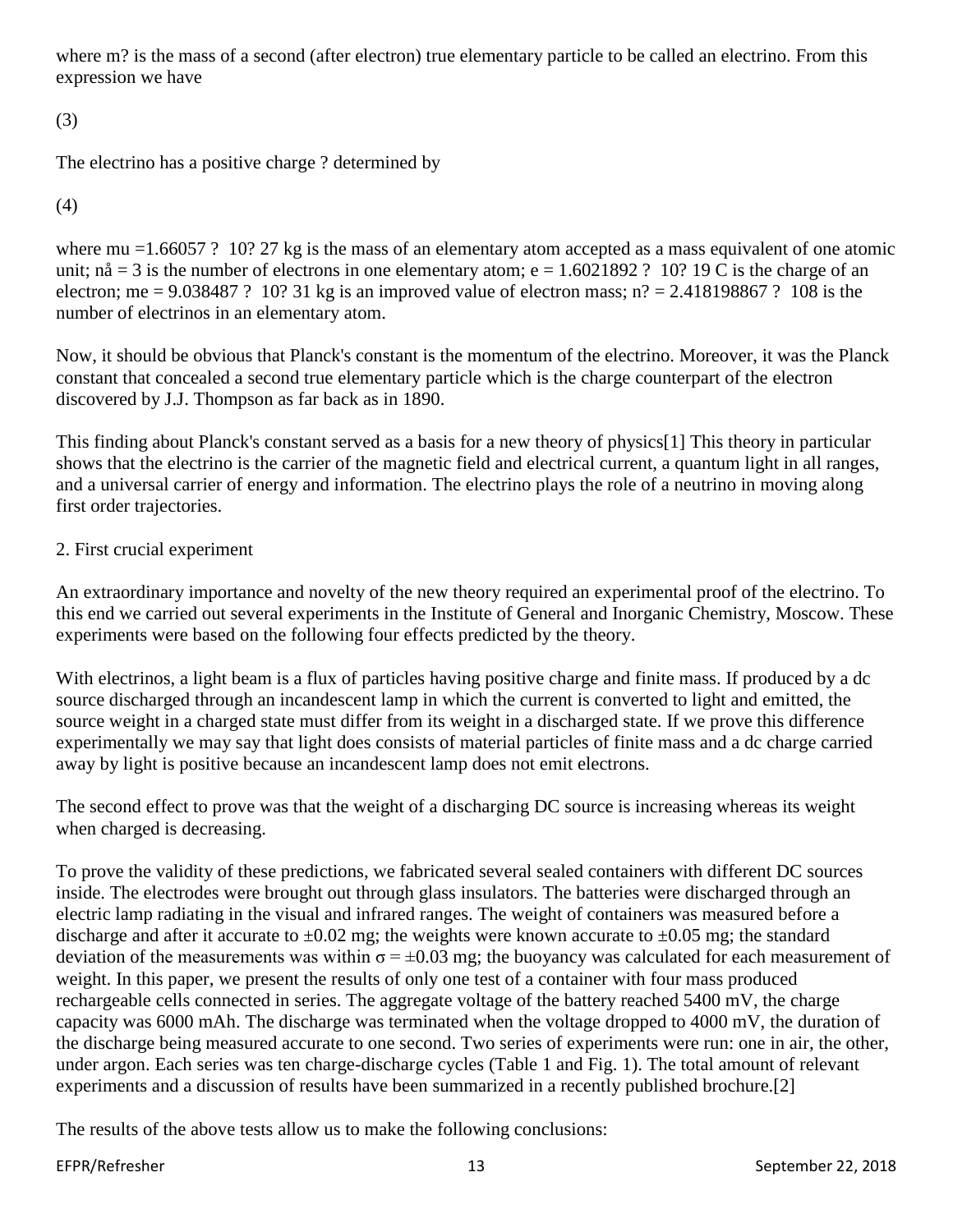Both galvanic and rechargeable cells show reliable changes in their weight and charge during a discharge through an electric lamp, thus proving that light quanta have a finite mass and a positive electric charge.

A new elementary particle, named electrino, derived from Planck's constant in August 1982, and published in May 1994, thus enjoys a complete and absolute experimental confirmation.

3. Second crucial experiment

One of the concepts of the new theory is that the speed of light in vacuum is a function of photon frequency along the beam.

(5)

(6)

According to the new theory, for the velocity of monochromatic light (solar light or mercury-discharge lamp, but not a laser) with a wavelength of  $\lambda r = 6.8$  ? 10 -7 ì (mid-point of the red line), we have

(7)

(8)

which is 58.823% of the speed cv = 2.9979246 ?  $10^8$  m/s of a violet beam with a wavelength of 4 ? 10? 7 m.

We note that, according to this theory, the laser beam is not a true light beam though formed of electrinos. The speed of laser beam is now equal to the speed of beam plus the speed of current in the conductor, viz.,

(9)

This statement is offered for experimental verification.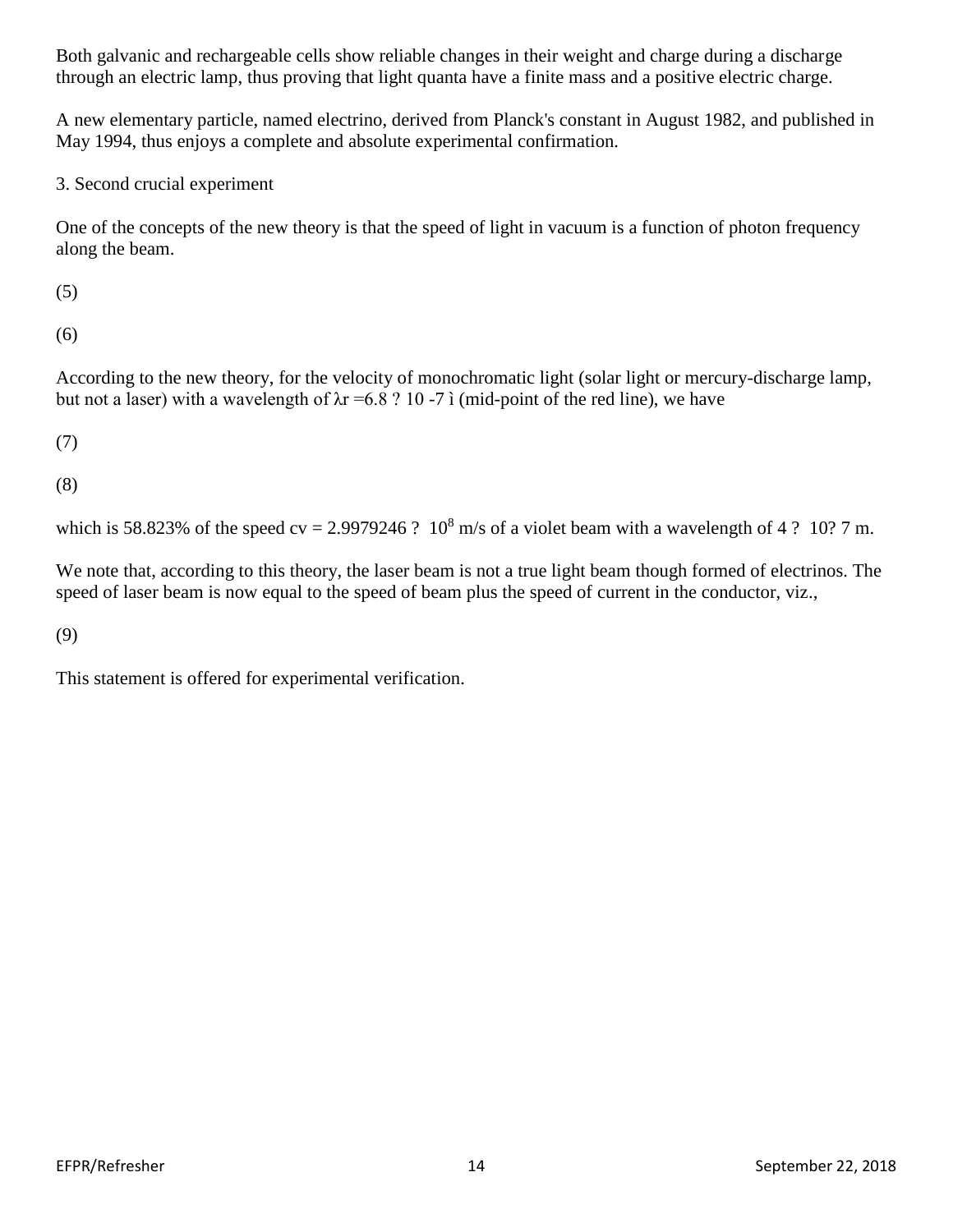| Run            | Charged battery                       |                    | Discharged battery          |                                          |                    | Charge<br>weight            |                                   |
|----------------|---------------------------------------|--------------------|-----------------------------|------------------------------------------|--------------------|-----------------------------|-----------------------------------|
|                | Measured value<br>$W \pm \sigma$ , mg | Buoyancy $G$<br>mg | Real weight<br>$Wi = W + G$ | Measured<br>value<br>$W \pm \sigma$ , mg | Buoyancy $G$<br>mg | Real weight<br>$Wi = W + G$ | $\Delta W = W_1$ -<br>$W_0$<br>mg |
| 1              | 126825.13<br>$\pm 0.02$               | 85.031             | 126910.166<br>$\pm$ .0.02   | 126825.901<br>$\pm 0.01$                 | 85.002             | 12691.903<br>$\pm 0.01$     | 0.737                             |
| $\overline{2}$ | $126825.107\pm0.02$                   | 86.572             | 126911.679<br>$\pm 0.02$    | 126826.221<br>$\pm 0.01$                 | 86.538             | 126912.759<br>$\pm 0.01$    | 1.080                             |
| $\mathfrak{Z}$ | 126825.21<br>$\pm 0.01$               | 86.782             | 126911.992<br>$\pm 0.01$    | 126826.279<br>$\pm 0.01$                 | 86.560             | 126912.839<br>$\pm 0.01$    | 0.847                             |
| $\overline{4}$ | 126825.187<br>$\pm 0.01$              | 86.563             | 126911.749<br>$\pm 0.01$    | 126826.493<br>$\pm 0.02$                 | 86.385             | 126912.878<br>$\pm 0.02$    | 1.128                             |
| 5              | 126825. $a5\pm0.04$                   | 86.290             | 126911.941<br>$\pm 0.04$    | 126826.65<br>$\pm 0.01$                  | 85.836             | 126912.941<br>$\pm 0.04$    | 0.770                             |
| 6              | 126827.28<br>$\pm 0.00$               | 85.187             | 126912.467<br>$\pm 0.00$    | 126827.990<br>$\pm 0.01$                 | 85.204             | 126913.194<br>$\pm 0.01$    | 0.727                             |
| $\overline{7}$ |                                       |                    |                             |                                          |                    |                             |                                   |
| 8              | 126826.98<br>$\pm 0.00$               | 86.182             | 126913.162<br>$\pm 0.00$    | 126827.897<br>$\pm 0.02$                 | 86.308             | 126914.205<br>$\pm 0.02$    | 1.042                             |
| 9              | 126826.95<br>$\pm 0.00$               | 86.307             | 126913.257<br>$\pm 0.00$    | 126827.757<br>$\pm 0.01$                 | 86.402             | 126914.159<br>$\pm 0.01$    | 0.902                             |
| 10             | 126827.25<br>$\pm 0.00$               | 86.294             | 126913.544<br>$\pm 0.00$    | 126828.35<br>$\pm 0.00$                  | 85.729             | 126914.079<br>$\pm 0.00$    | 0.535                             |

**Table 1.** Weight of container #6 (under argon) in charge-discharge experiments

Figure 1. (1) Voltage drop [mV] of a battery and (2) weight increment [mg] of container #6 in an argon atmosphere during the second discharge cycle [minutes].

#### References

 Basiev, D.K., Osnovy obyedinyonnoy teorii fiziki (Foundations of a unified theory of physics), Pedagogika, Moscow, 1994.

Basiev, D.K., Zaryad i massa fotona (The charge and mass of a photon), Pedagogika, Moscow, 2001.

#### Electrino Fusion Power Reactor

(The following is a copy of the "Electrino Fusion Power Reactor" chapter in Gary Vesperman's compilation of "102 Electrical Energy Innovations" which is linked in commutefaster.com/vesperman.html and padrak.com/vesperman.)

Gordon L. Ziegler has discovered how to make a clean electrino fusion power reactor capable of generating up to a net of 1880 megawatts of DC electricity. The proposed energy source would produce no carbon emissions and no radioactive wastes. (By reversing the order-to-disorder arrow in the second law of thermodynamics, a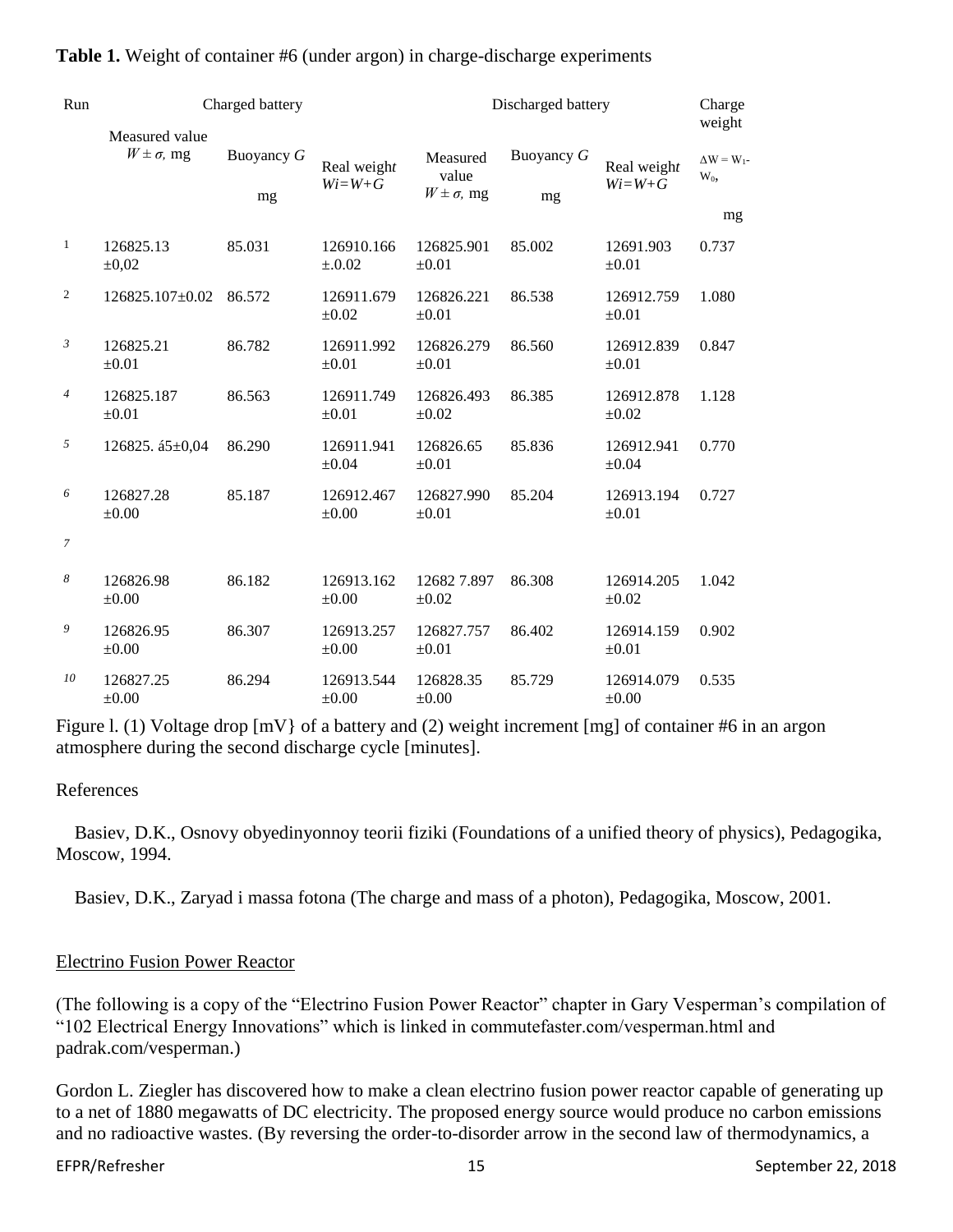\$50,000,000 electrino fusion power reactor could be built which would also reverse all aging, disease, and decay processes within a one-mile radius.)

Power output, however, cannot occur in this system without the simultaneous operation of two aspects of the invention. One is an accelerator-collider making a field reversing the order-to-disorder arrow in the second law of thermodynamics in a controlled area. Among other things, that field makes the other aspect of the system (the power source) efficient enough to be self-sustaining and prevents the formation of radioactive wastes.

Electrons are generally regarded to be structure-less spinning point charges. But that contradicts a reasonable postulate that occurred to Gordon L. Ziegler in 1967: "A spherically or cylindrically symmetric smooth charge distribution cannot have detectable spin." Electrons have detectable spins. Therefore they must not have smooth structure-less symmetric charge distributions. They must be lumpy and have internal structure. An application of the Parsimony Principle shows that they must be composed of two half-charges orbiting each other at the speed of light. The reason scientists concluded that the electron was structure-less was that it could not be blasted apart in collisions up to 700 MeV each particle.

But in Ziegler's model, electron sub-particles are bound together by confinement by a speed-of-light barrier (they are trapped going faster than the speed of light). They cannot be blasted apart, even though they are two particles.

The two sub-particles of electrons make a whole different structure for matter than quarks and leptons. The subparticles can also fuse with each other – making new particles. Fusing sub-particles of positrons reverses the order-to-disorder arrow in the second law of thermodynamics – making the power source efficient enough to be self-sustaining and preventing the radioactive wastes from forming. Fusing the sub-particles of electrons comprise the power source.

Key components include a polarized positron source, injector accelerators, inflection magnets, end magnets, and the beam transport.

Governments and utilities would buy electrino fusion power reactors because the process is a clean, inexpensive way to produce electricity. It is 1000 times as efficient as nuclear reactors. It does not require uranium or plutonium for fuel. It can run on anything for fuel such as dirt, sand, sewage, ground garbage, toxic chemicals, radioactive wastes, sea water, etc. without carbon nor radioactive pollutants.

Assume that the collision energy were 940 MeV to avoid unwanted heat (operate at room temperature), and the current in each beam was 1.0 ampere of electrons. The energy investment into the electrino fusion would be 1880 megawatts. The energy released in annihilation photons would be 3760 megawatts. Recoverable net power would be 1880 megawatts or less.

The collision energy of the linear accelerator would be 940 Mev (each particle – 1880 MeV in the center of mass frame). The current in each beam would be 1.0 amperes of electrons. There would be two beams 180 degrees from each other.

The energy released in annihilation photons would be 3760 megawatts. 'Annihilation photons' are the 940 MeV X-Rays produced when a negatron annihilates a proton. These X-rays are converted to electricity by order-todisorder arrow reversed photo-voltaic cells with nearly 100% efficiency.

In summary the 3760 megawatts output of annihilation photons would be converted to electricity. However, in order to keep the electrino fusion reaction going, 1880 megawatts would be taken from the 3760 megawatts to power the linear accelerator. The net energy output would thus be 1880 megawatts-electric.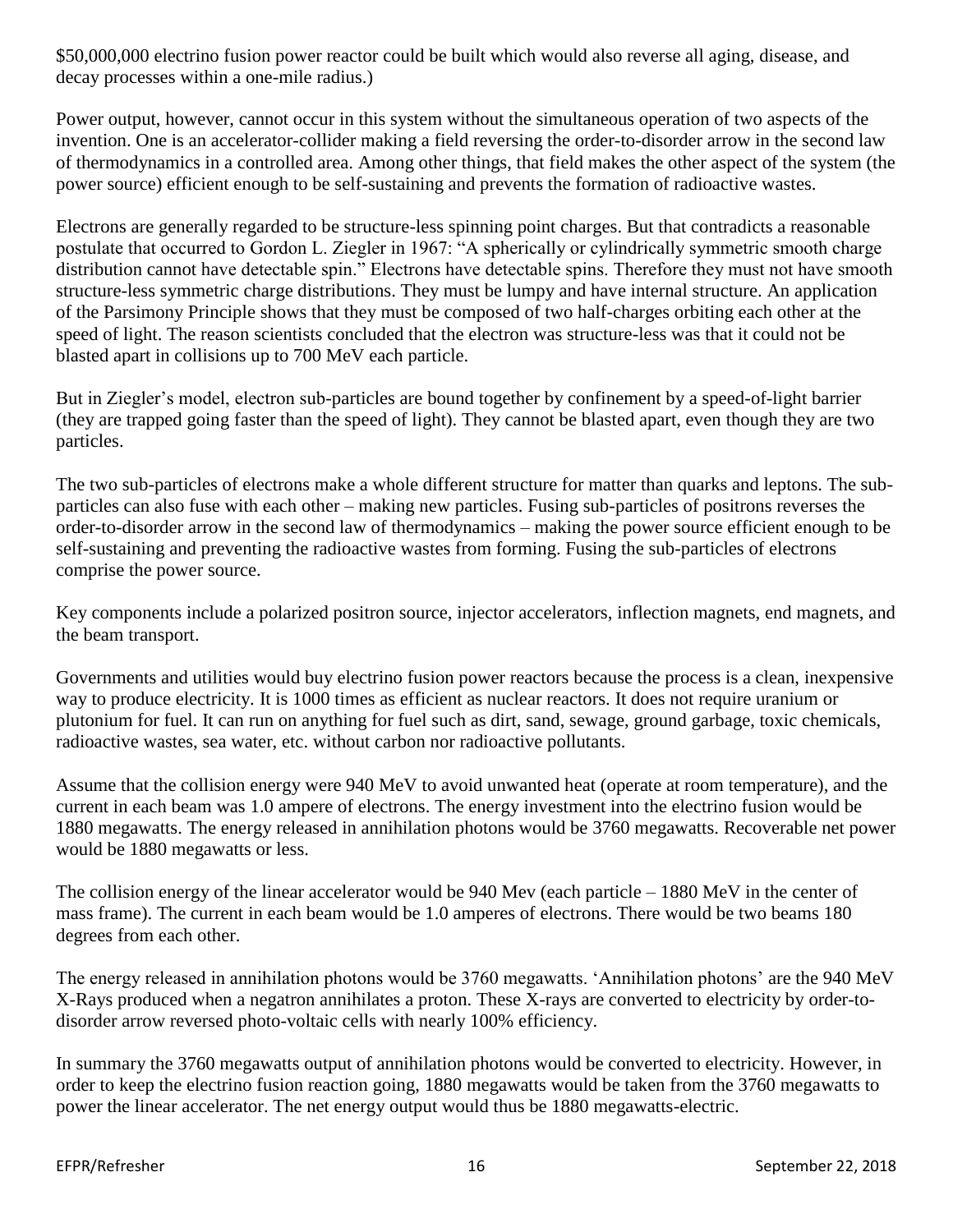The size of an electrino fusion reactor would be about 80 ' x 10' x 10'. The fuel is whatever brass or copper James M. Potter uses in constructing the walls of his linear accelerators. James M. Potter, Ph.D., is President, JP Accelerator Works, Inc., 2245 47th Street, Los Alamos, NM 87544, 505-690-8701 or 888-301-2833 or 505- 661-8155, jpotter@jpaw.com, http://www.jpaw.com. 155 lbs. of brass would be consumed over 100 years before shutdown for refueling. The linear accelerator would be a standard commercially available model. It would not need to be customized for an electrino fusion reactor.

The smallest electrino fusion reactor that would be possible to build is now about 80' x 10' x 10'. It may eventually be the size of a filing cabinet.

The projected cost of the first 1880-megawatt electrino fusion reactor is approximately \$100 million. This clean source of electricity could be built in two years, and the necessary Refresher built in one year. Electricity could be generated for only about 1.5 percent of current rates (a little over 0.1 cent per KWH). Subsequent clean energy sources can be built for \$37.5 million each.

The 1880 megawatts (net) of electricity generated by an electrino fusion power reactor would be Direct Current (DC). A utility would need thick wires and the biggest busbars and transformers on the planet. Conversion from DC to Alternating Current (AC) would require the world's largest inverters.

The electrino fusion reactor requires the Refresher to be self-sustaining. But the Refresher has several positive medical side effects due to reversing the order-to-disorder arrow that cannot be eliminated – in a controlled area reverse adult aging and wipe out diseases.

| Size of accelerator                                                                                               | 20 meters long by 3 meters wide                                                                    |  |
|-------------------------------------------------------------------------------------------------------------------|----------------------------------------------------------------------------------------------------|--|
| Diameter of channels                                                                                              | 4 cm (maybe a little more to allow for water cooling<br>channels)                                  |  |
| Type of accelerator                                                                                               | Folded linear accelerator with pulsed klystron RF power<br>supplies and S-band cavities (2856 MHz) |  |
| RF power supplies                                                                                                 | Eight 35 to 50-megawatt pulsed klystrons                                                           |  |
| Duty factor                                                                                                       | 0.1% (peak current 1000 times average current)                                                     |  |
| Average power                                                                                                     | 400 kW (20 kW per meter of accelerator)                                                            |  |
| Klystron efficiency                                                                                               | $^{\sim}50\%$                                                                                      |  |
| Total system power<br>Cooling water requirement for each 5 m section<br>Cooling water required by each klystron   | 800 kW<br>5 to 10 GPM<br>$~\sim$ 5 GPM                                                             |  |
| Cooling towers capacity<br>Cost:                                                                                  | 800 kW                                                                                             |  |
| Linear accelerator<br>Klystrons<br>Klystron power supplies and cooling towers<br>Magnets and their power supplies | \$12 million<br>$$8$ million<br>$$2$ million<br>$$2$ million                                       |  |
| EFPR/Refresher                                                                                                    | September 22, 2018<br>17                                                                           |  |

#### **Refresher 1 Design Specifications**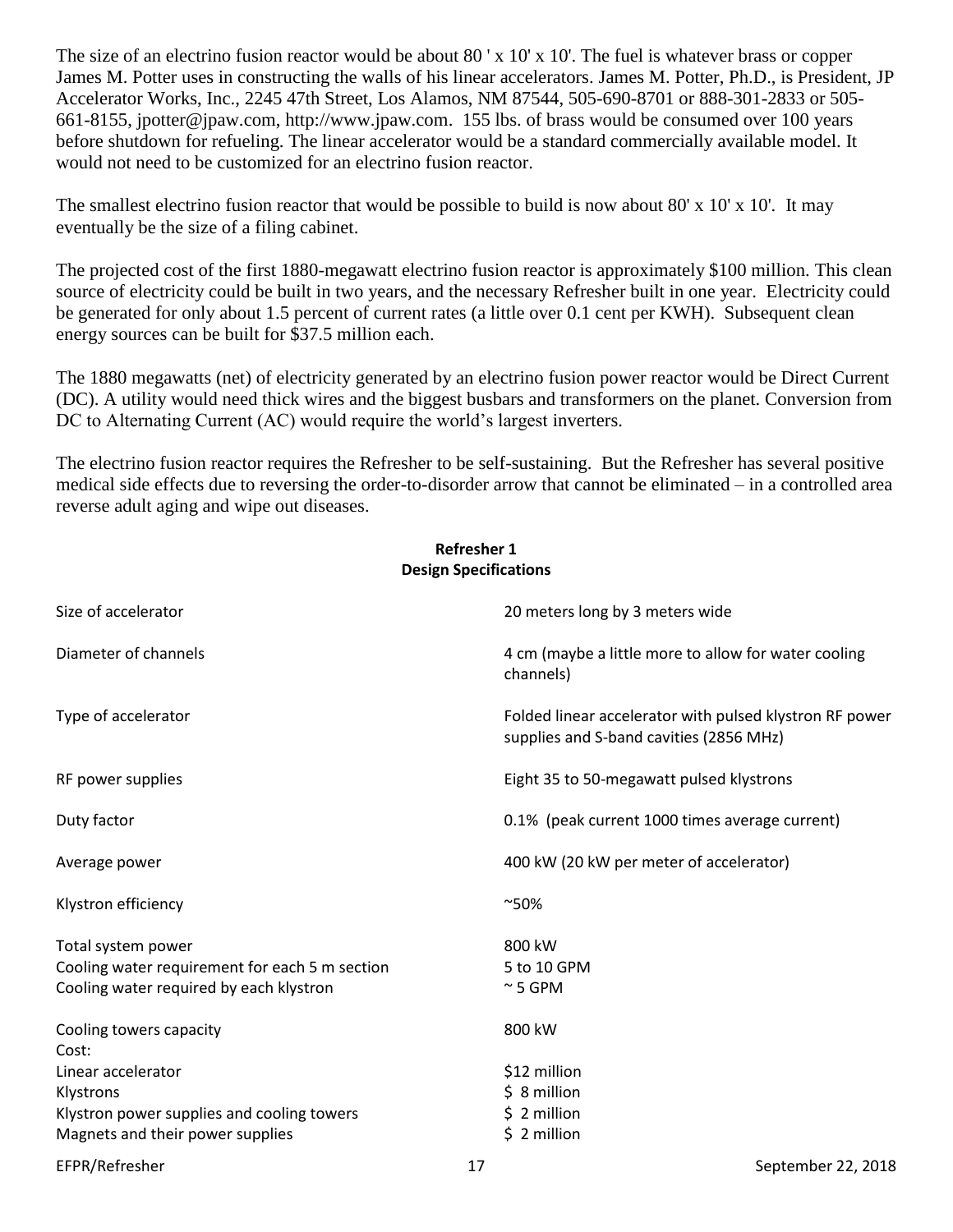| System with controls                                       | $$8$ million   |
|------------------------------------------------------------|----------------|
| 10% contingency                                            | $$3.2$ million |
| Builder's cost                                             | \$35.2 million |
| Other budgeted items                                       | \$14.8 million |
| <b>Total budgeted</b>                                      | \$50 million   |
| Creation time total                                        | 3 years        |
| Design time (beam dynamics, radio-frequency power systems, |                |
| cooling, and computer control)                             | 1 year         |
| Fabrication and subassembly testing                        | 18 months      |
| Installation and commissioning                             | 6 months       |

#### EXECUTIVE SUMMARY OF BUSINESS PLAN

**electrino energy** is a new company formed to develop the inventions envisioned by the new model of physics—the electrino fusion model of elementary particles. Our company provides theoretical work and guidance to licensees. Our focus is the reverser of aging, disease, and decay processes (Refresher 1) and whatever else we must do to fund the Refresher 1.

**electrino energy** was formed October 12, 2005 as an invention development and theorist service specializing in four high-technology inventions – inertia-less craft; artificial gravities; reverser of aging, disease, and decay processes; and electrino fusion reactors generating electricity. All four inventions have potentially extremely high value. But all four inventions currently have three principle difficulties: 1) they are unbelievable by almost all persons – including agency heads, venture capitalists, congressmen and senators; 2) almost all of them cost scores of millions of dollars to develop; and 3) **electrino energy** has no money to develop them. With no capital and no revenue stream or other assets to fall back on, **electrino energy** cannot even get a guaranteed loan.

But **electrino energy** is not resource-less and in a hopeless condition. It has three principal approaches that it can take to resolve this dilemma:

1) Though the aging reverser is the most urgently needed, a miniature inertia-less craft can be constructed for a whole lot less money. It should be possible to construct one for a few hundred dollars borrowed from friends. But that technology could be licensed for hundreds of millions of dollars – enough to finance all the four high-tech inventions.

2) As a back-up to that approach, venture capital angels could be approached to advance the money to finance the reverser of aging, disease, and decay processes. This invention is not only high tech, but medical. The other inventions could be developed at a later time.

3) As a back-up to that approach, the owner could pursue his particle theory, predicting the masses of particles. That may be difficult, but not impossible. This would do what no other physical theory can do. Such a feat would be publishable, arousing interest among scientists for creating a facility to test the model – opening the way for government funding of the high-tech inventions.

A master decision tree flow chart linking and employing these three alternatives for funding the development of the inventions is in Section 7.0 Financial Plan.

According to alternative 1), projected sales and profits for the first four years of operation are summarized below: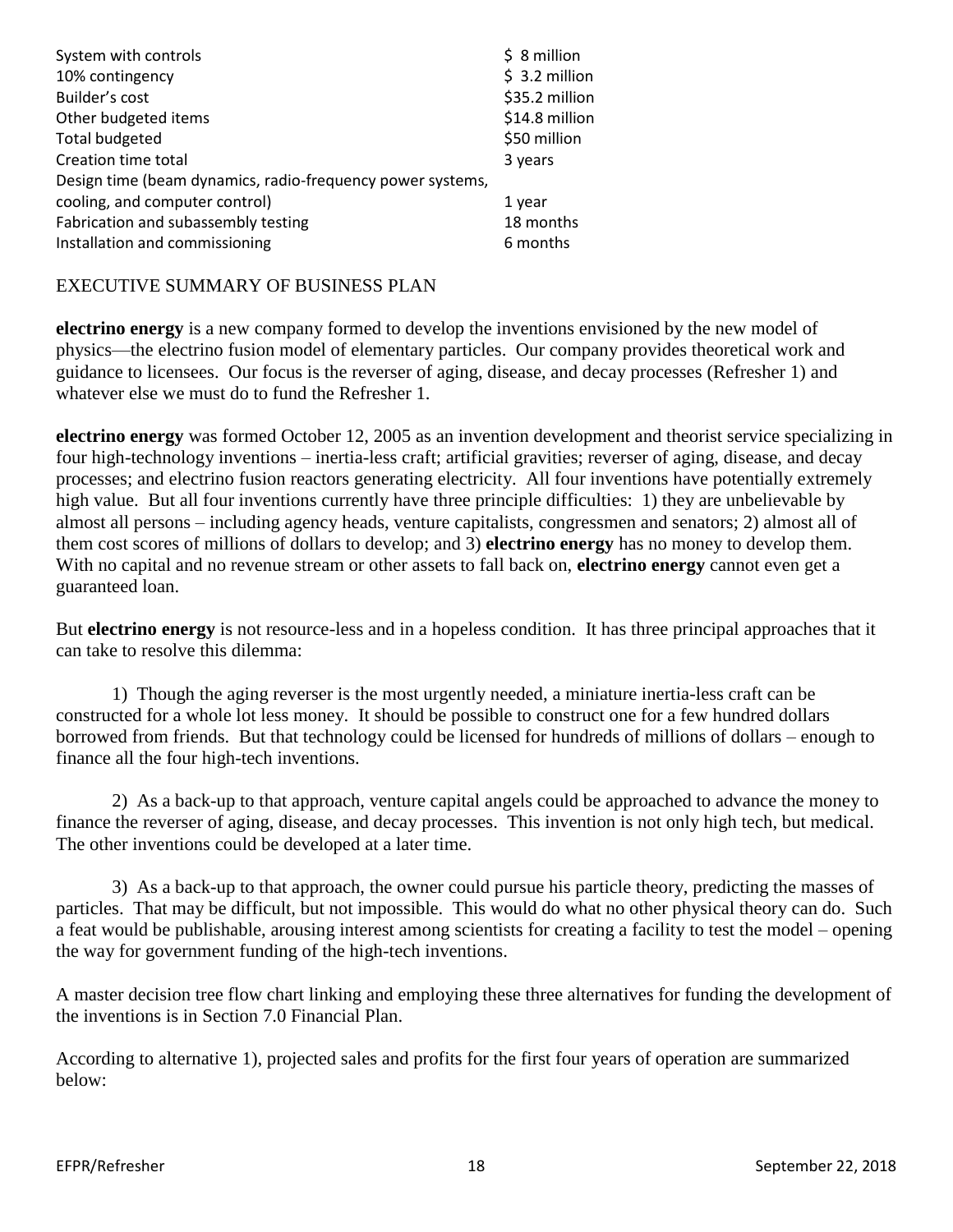| Year Sales(\$) | $Profits(\$)$ | $Profit/Sales(\%)$ |
|----------------|---------------|--------------------|
| 200,000,000    |               |                    |
|                |               |                    |
|                |               |                    |
| 10,000,000,000 | 9,000,000,000 | 90.0               |

According to alternative 2), there are no actual projected sales and profits for the first three years of operation. Year four is the same as above. According to alternative 3), there are no projected sales or profits for the first five years.

Currently, there are no competitors for any of these inventions. Once public incredulity is overcome by demonstration, the devices should have huge market potential.

The size of the electricity generating market is essentially enormous. It would be up to 50 percent of electric generation world-wide eventually. That's probably over a trillion dollars.

A self-powered high-speed locomotive powered by an electrino fusion power reactor would need to be at least 85 feet long.

Inventor: Gordon L. Ziegler, Lacey, Washington, USA benevolententerprises.org box.net/shared/k0g5nkkjfb6okhmyr6um padrak.com/vesperman "Locomotive Power Sources"

#### Chapter 7 Second Law of Thermodynamics

(The following chapter is taken from *Formulating the Universe*, Volume II, by Gordon Ziegler, Chapter 7. Copyrighted by Benevolent Enterprises 2004. Used with permission.)

Chapter 7

## SECOND LAW OF THERMODYNAMICS

#### A. Introduction

Everything goes from a state of order to more disorder. Brand new automobiles wear out and rust. Objects break or are damaged. A thermos bottle falls off the counter, and the inner glass bottle is shattered. We do not expect the shattered bottle to fall back up to the counter and become whole again. There is a one-way arrow for the events to transpire. That arrow is the Second Law of Thermodynamics.

Houses grow old and fall into decay. Barns fall down. Fruit spoils, people and animals grow old and die. Viruses mutate. People become ill and die. Crime and disorder in society increase. Homes break up. Aborted fetuses disintegrate. Dead people and things decompose. All of these negative occurrences are the outworking of the second law of thermodynamics – that part of which is an arrow making everything go from order to disorder.

Let us consider what other people have written about the second law of thermodynamics.

## *"Second law of thermodynamics*

"An equilibrium macrostate of a system can be characterized by a quantity S (called *entropy*) which has the following properties: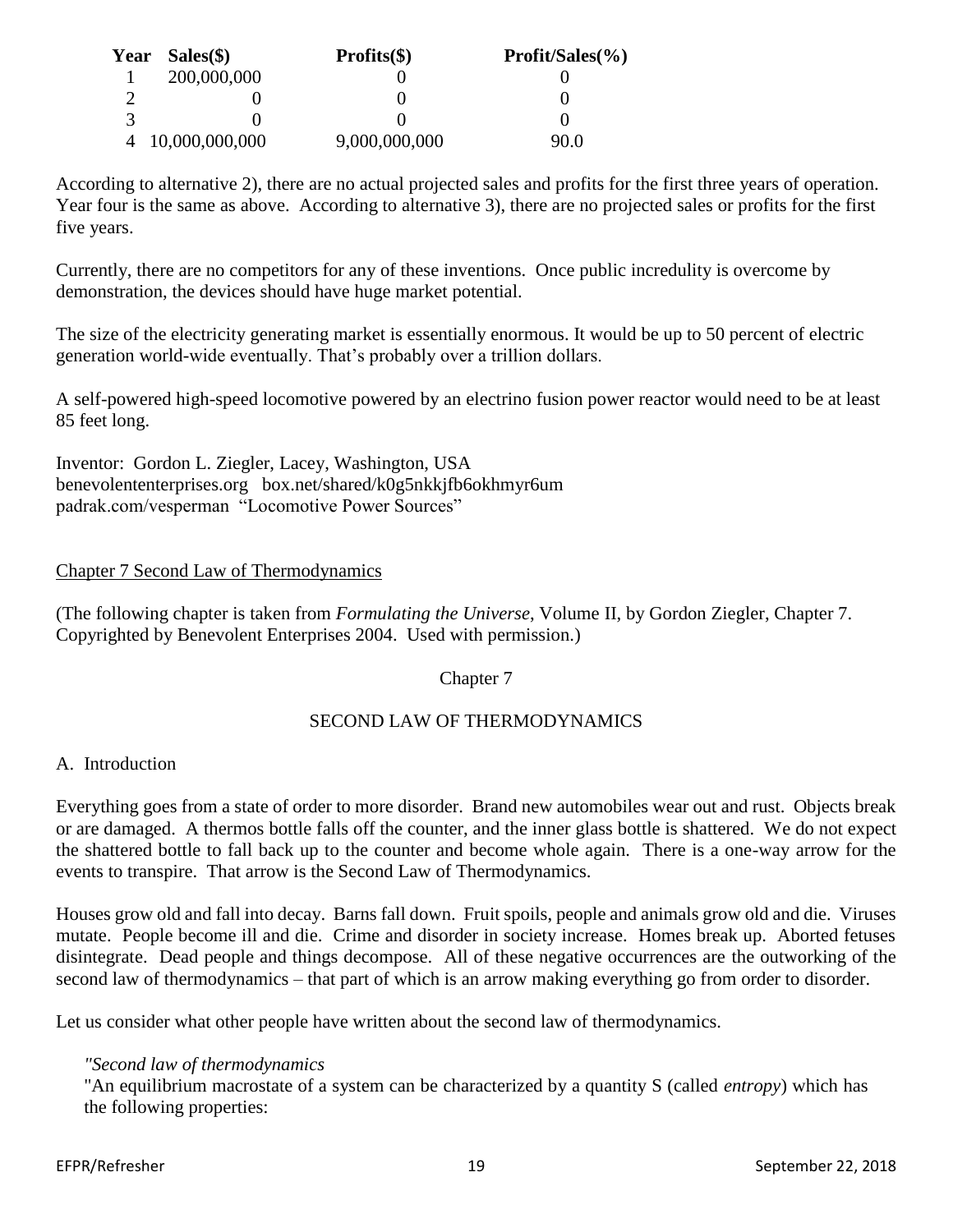"(i) In any infinitesimal quasi-static process in which the system absorbs heat dQ, its entropy changes by an amount

$$
dS = \frac{dQ}{T}
$$

where T is a parameter characteristic of the macrostate of the system and is called its *absolute temperature*.

"(ii) In any process in which a thermally isolated system changes from one macrostate to another, its entropy tends to increase, i.e.,

#### *S GE0.*

"The relation (7-1) is important because it allows one to determine entropy *differences* by measurements of absorbed heat and because it serves to characterize the absolute temperature T of a system. The relation (7-2) is significant because it specifies the direction in which non-equilibrium situations tend to proceed."<sup>1</sup>

The above expression of the second law of thermodynamics is regarding entropy and heat. Other writers include the order-to-disorder arrow in the second law of thermodynamics.

"It is a matter of common experience that disorder will tend to increase if things are left to themselves. (One has only to stop making repairs around the house to see that!) One can create order out of disorder (for example, one can paint the house), but that requires expenditure of effort or energy and so decreases the amount of ordered energy available.

"A precise statement of this idea is known as the second law of thermodynamics. It states that the entropy of an isolated system always increases, and that when two systems are joined together, the entropy of the combined system is greater than the sum of the entropies of the individual systems. For example, consider a system of gas molecules in a box. The higher the temperature of the gas, the faster the molecules move, and so the more frequently and harder they collide with the walls of the box and the greater the outward pressure they exert on the walls. Suppose that initially the molecules are all confined to the left-hand side of the box by a partition. If the partition is then removed, the molecules will tend to spread out and occupy both halves of the box. At some later time they could, by chance, all be in the right half or back in the left half, but it is overwhelmingly more probable that there will be roughly equal numbers in the two halves. Such a state is less ordered, or more disordered, than the original state in which all the molecules were in one half. One therefore says that the entropy of the gas has gone up.

Similarly, suppose one starts with two boxes, one containing oxygen molecules and the other containing nitrogen molecules. If one joins the boxes together and removes the intervening wall, the oxygen and nitrogen molecules will start to mix. At a later time the most probable state would be a fairly uniform mixture of oxygen and nitrogen molecules throughout the two boxes. This state would be less ordered, and hence have more entropy, than the initial state of two separate boxes."<sup>2</sup>

 $\overline{a}$ 

<sup>&</sup>lt;sup>1</sup> F. Reif, *Statistical Physics*, Berkeley Physics Course-Volume 5 (New York: McGraw-Hill Book Company, 1967), p. 283.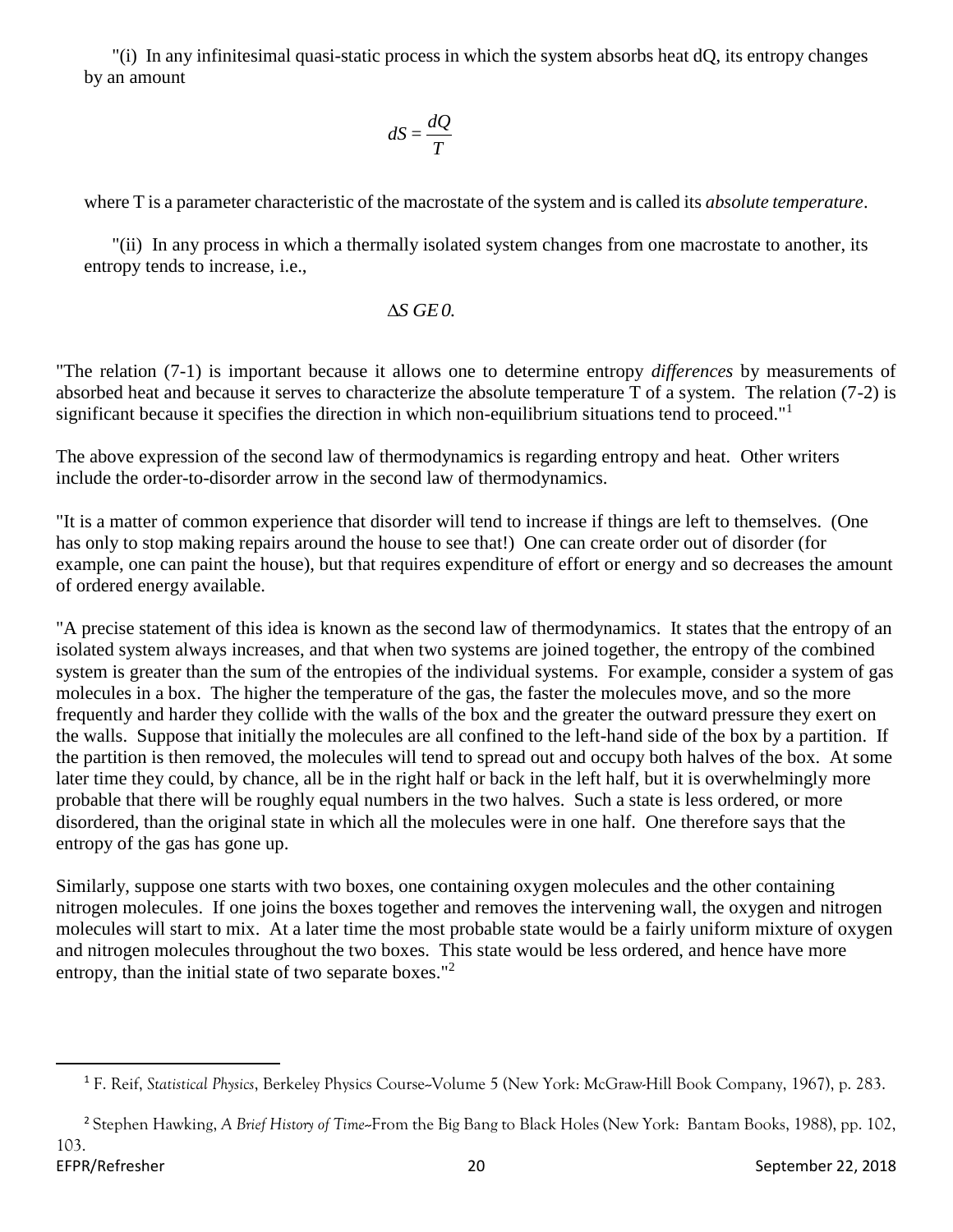"The explanation that is usually given as to why we don't see broken cups gathering themselves together off the floor and jumping back onto the table is that it is forbidden by the second law of thermodynamics. This says that in any closed system disorder, or entropy, always increases with time. In other words, it is a form of Murphy's law: Things always tend to go wrong! An intact cup on the table is a state of high order, but a broken cup on the floor is a disordered state. One can go readily from the cup on the table in the past to the broken cup on the floor in the future, but not the other way round.

"The increase of disorder or entropy with time is one example of what is called an arrow of time, something that distinguishes the past from the future, giving a direction to time."<sup>3</sup>

B. Electrino Model and 2nd Law

Appendix A of this volume is sufficient to show the natural tendency of leptons in beta decay. The parent lepton combines with one or more gravitons to produce more particles. In all natural reactions, the order energy of the resultant particles is less than or equal to the order energy of the original particles.

1. Negative Energies. Let us consider antimatter more carefully. "In the Dirac theory also, the permissible energy values for a free particle range from  $+mc^2$  to  $+$ ¥ and from  $-mc^2$  to  $-$ ¥. The first of these results is of course just what we expect for a free particle – that its total energy can have any value greater than its rest energy. But the second result is quite puzzling, since it implies the existence of states of negative total energy."<sup>4</sup> Anderson in 1932 discovered positrons in cosmic radiation. These were regarded as Dirac's negative energy particles. "The first two solutions of the Dirac equation . . . clearly describe a free electron of energy E and momentum p. The two negative energy electron solutions . . . are to be associated with the antiparticle, the positron."<sup>5</sup>

However, in the annihilation it is not  $(+mc^2) + (-mc^2) = 0$ , but  $2mc^2$  is the result of annihilation.<sup>6</sup> There is something strange going on with the minus signs in these equations. The calculations are inconsistent.

Maybe there are two kinds of energy considered. One we can call entropy energy ES. In the annihilation reaction,  $\hat{o} + mc^2 \hat{o} + \hat{o} - mc^2 \hat{o} = 2mc^2$ . Entropy energy is the higher value. The other energy is order energy EO. In order energy the same reaction is  $(+mc^2) + (-mc^2) = 0$ .

Let us consider entropy energy and order energy for the particle decay schemes in Appendix A. There are few decay schemes where no negative order energy (anti-matter) is introduced in the right hand side of the decay schemes. In those few instances, the final order energy is equal to the initial order energy (when kinetic energy is taken into account). But in most cases, a trace of negative order energy (anti-matter) is introduced into the right side of the decay schemes. There is nothing on the left hand sides of the decay schemes to correspond to this addition of a trace of negative order energy on the right sides of the decay schemes. Therefore, total order energy is less on the right hand sides of the decay schemes than on the left hand sides (if only by a trace). A few decay schemes introduce a lot of antimatter (as K-) on the right side of the decay scheme. The loss of order energy in the systems is greater in those cases. But in every case, for all natural processes, the order energy final is less than or equal to the order energy initial, or

 $\Delta E_0 \leq 0$ .

 $\overline{\phantom{a}}$ 

<sup>3</sup> *Ibid.*, pp. 144, 145.

<sup>4</sup> Robert B. Leighton, *Principles of Modern Physics* (New York: McGraw-Hill Book Company, Inc, 1959), p. 665.

<sup>5</sup> Francis Halzen, Alan D. Martin, *Quarks and Leptons* (New York: John Wiley & Sons, 1984), p. 107.

<sup>6</sup> David S. Saxon, *Elementary Quantum Mechanics* (San Francisco: Holden-Day, 1968), p. 386.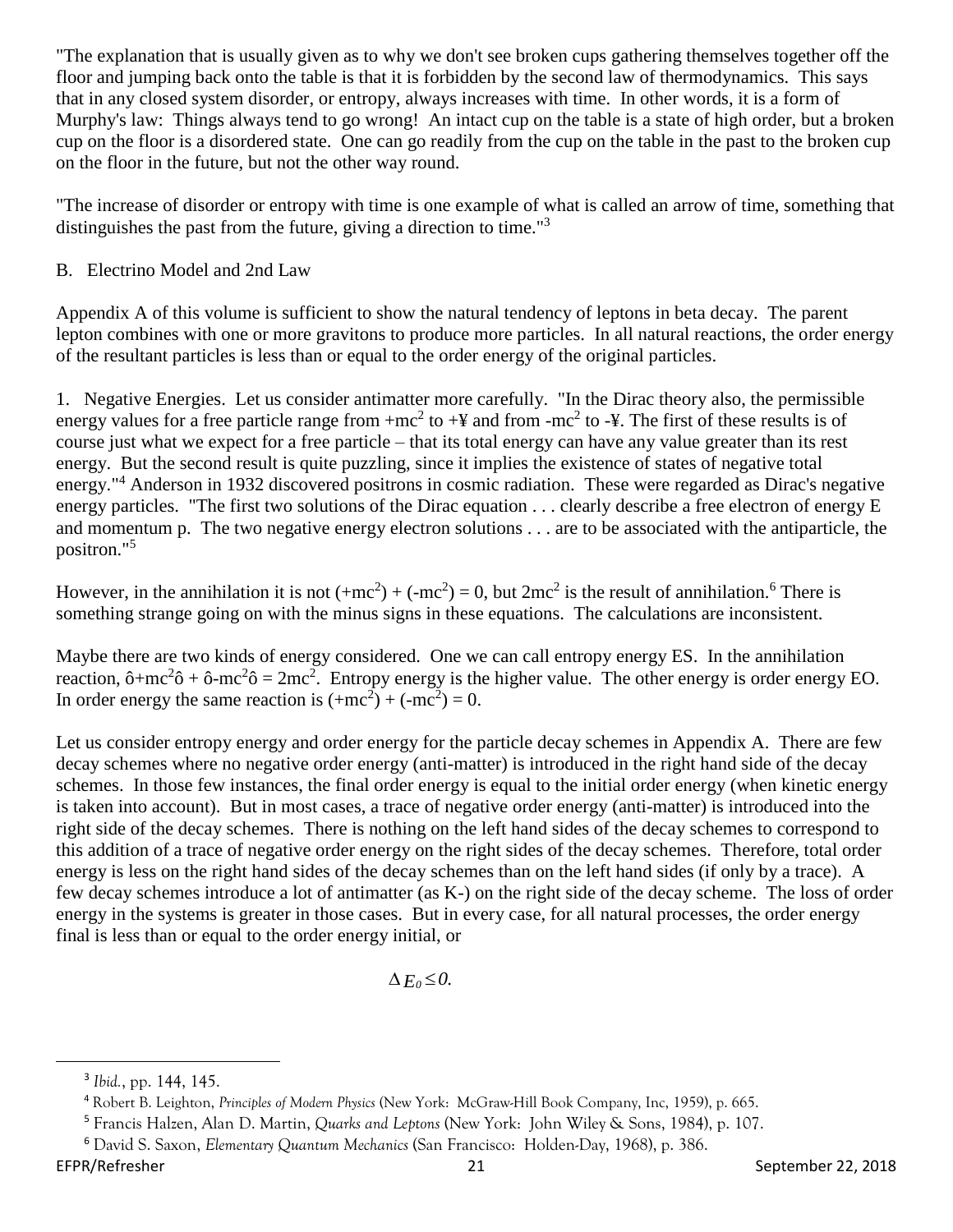Let us check the order energy for electron electrino fusion reactions. Electrons made energetic by acceleration (as heavy as protons) fuse and form anti-protons. Matter is converted to anti-matter. Entropy energy is conserved, but not so order energy. Order energy is reduced in the extreme from +938 MeV to -938 MeV or more for each electron fused (two electrons are fused in each reaction). The order-disorder arrow for electron electrino fusion points in the usual direction. The system does obey the second law of thermodynamics.

2. Reversing the Order-to-Disorder Arrow. What would happen if we fused the electrino constituents of positrons instead of the electrino constituents of electrons? Entropy energy E<sub>S</sub> would again be conserved. Entropy would be increased. However, order energy  $E_0$  would go from -2 x 938 MeV to +2 x 938 MeV – from disorder to order. The order-to-disorder arrow would be reversed. This would be a reaction that would be prohibited by the second law of thermodynamics – unless the strong gravitational force that fuses the antisemions would be stronger than the second law of thermodynamics (which otherwise governs weak interactions). The stronger of the strong gravitational force and the second law of thermodynamics should be determined by experiment.

More rides on that one experiment than perhaps on any one other experiment in this generation. If it is found that strong gravity is stronger than the second law of thermodynamics, then order can be restored at first in a small radius, then for the whole earth.

Here we see that the entropy arrow of time and the order-to-disorder arrow of time are separate and distinct, and are not one and the same thing. While all the reactions the author has studied increase entropy, the fusion of positron anti-semions and some more reactions in the next chapter reverse the order-to-disorder arrow, making more order out of the disorder.

Positron constituent electrino fusion might not only take the electrinos from disorder to order. It could make other physical processes in a local area go from disorder to order. The positron fusion not only violates the second law of thermodynamics, it reverses the order to disorder arrow of that law in a local area, making other processes in that area reverse. Let us consider that process more to see how it might be regulated. The radius squared affected by the reversal of the order-to-disorder arrow of time is proportional to the change in mass per second in the local area. Multiplying by  $c^2$  converts the expression to a change in energy per second. Supplying the constants and units to make the equation correct, we find in the order reversed

$$
\Delta E_0 \ge 0, \text{ where } r^2 \le \frac{dm}{dt} \frac{c^2 s^3}{4\pi k g},
$$

and where the terms, including dm/dt and c, are in SI units of meters, kilograms, and seconds, and m is in kilograms.

To put this in perspective, to reverse the order-to-disorder arrow of time in a 100-meter radius requires two coherent positron beams of 70 μA all fused. For a radius of roughly 150 feet, two coherent beams of positrons of 17 μA would be required. To restore the whole earth simultaneously from a single machine would require 8.8 x 10<sup>-09</sup> kg mass created in the machine every second, two beams of coherent positrons colliding, each at 0.44 A (Amps). If the brains of the world got together, that should certainly be achievable.

What sort of phenomena could be expected from an order-to-disorder reverser? The opposite of what occurs naturally under the second law of thermodynamics. Instead of fruit spoiling, spoiled fruit would go to the maximum state of order – fresh picked fruit. Instead of aging, old people would grow young again to the maximum state of order, young adulthood, and then remain stableas long as they were near the order-todisorder arrow reversal machine. Instead of people dying, decaying, and disintegrating, it is possible that they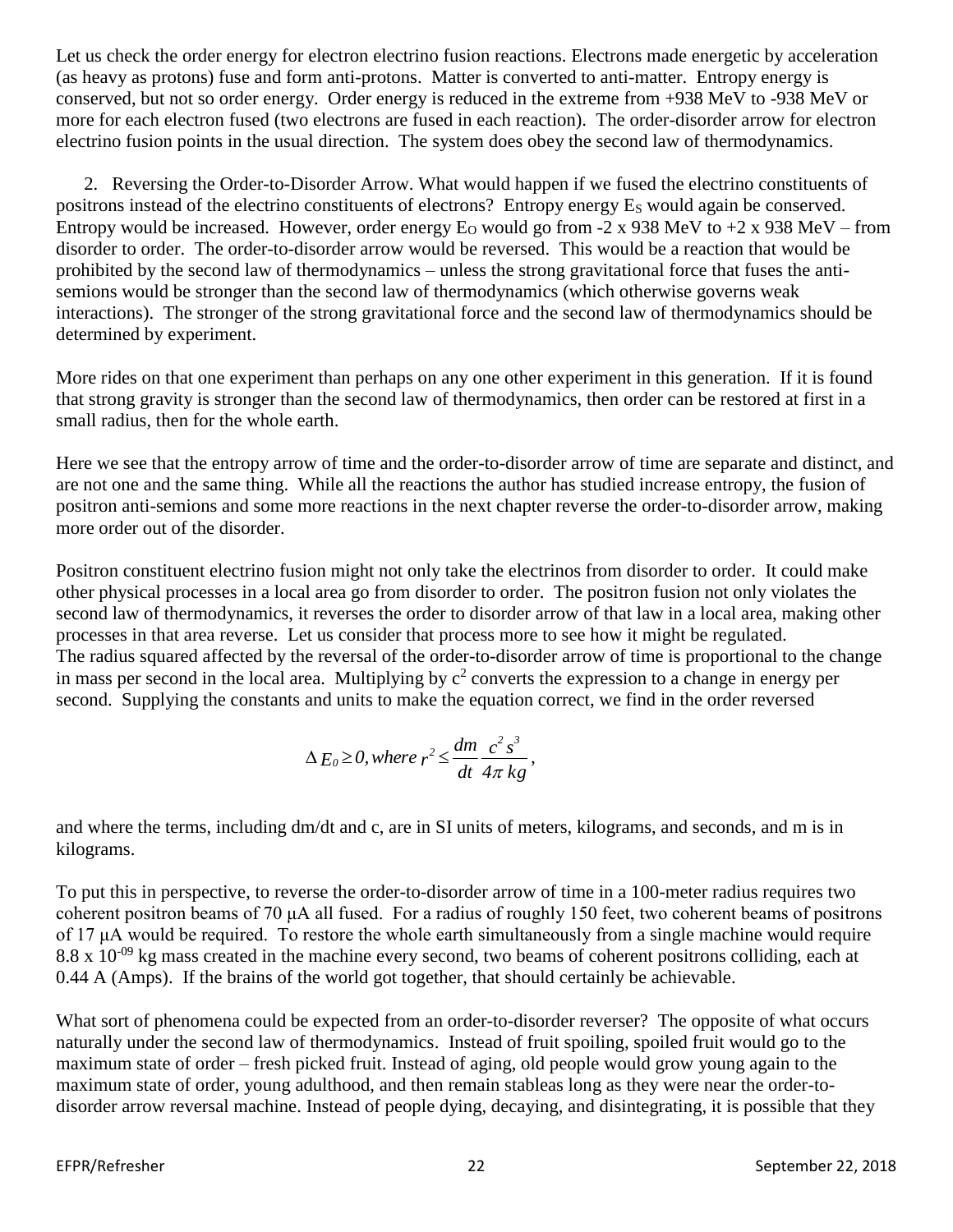would be resurrected by such a machine, and made young again. Diseases should be reversed to extinction. Cancer should grow backward and disappear. An order-to-disorder arrow reverser should cure every disease. The restoration does not go faster in the center of the affected volume than at its periphery. The rate of mass creation does not affect the rate of restoration (as long as the same particle fusion processes are employed). The restoration time –t' relative to current time t under the second law of thermodynamics is

$$
\frac{e^{-t'}}{t} = \frac{-m_e}{m_p} \approx \frac{-1}{1836}.
$$

The restoration of 100 years damage under the second law of thermodynamics would occur in 19.9 days. The damage of 6000 years under the second law of thermodynamics would be restored in 3 years and 3 months. Should not this be earth's highest priority? – for mankind to restore the planet he destroyed? It would take only 3.27 years machine time to do it after the months or years of invention and preparation. Why should we not do it, and do it as soon as possible?

## Problem Set 7

1. "Humpty-Dumpty sat on a wall. Humpty-Dumpty had a great fall. And all the king's horses and all the king's men couldn't put Humpty-Dumpty back together again." What law of physics does this child's nursery rhyme illustrate? What arrow of time is demonstrated?

2. Is the entropy more or less after two gas containers are opened to each other?

3. You watch a movie. Broken pieces of glass fly up and become a window. Is the movie playing forward or backward? How do you know?

4. What generally happens in beta decay? Is the system going to more or less order?

5. What would the world be like if the order-to-disorder arrow were reversed?

#### Puget Sound Energy Electrino Fusion Power Project

2011 All Source RFP Exhibit B

Summary Data Form—See Exhibit D

Proposal Data

Section 1. Description of offer

- Project name Electrino Fusion Power Project.
- Proposed Commercial Arrangement Development Asset Purchase.
- Offer Capacity –1880 MW on demand.
- Offer timing. Energy delivery start date  $-04/01/2014$  if funding date is  $04/01/2012$ ;  $01/01/2014$  if funding date is 01/01/2012; or correspondingly.
- Project Owner. Technology owned by Electrino Energy. Project Owned by PSE. No other projects completed to date.
- Project developer. Other projects completed to date numerous particle accelerators.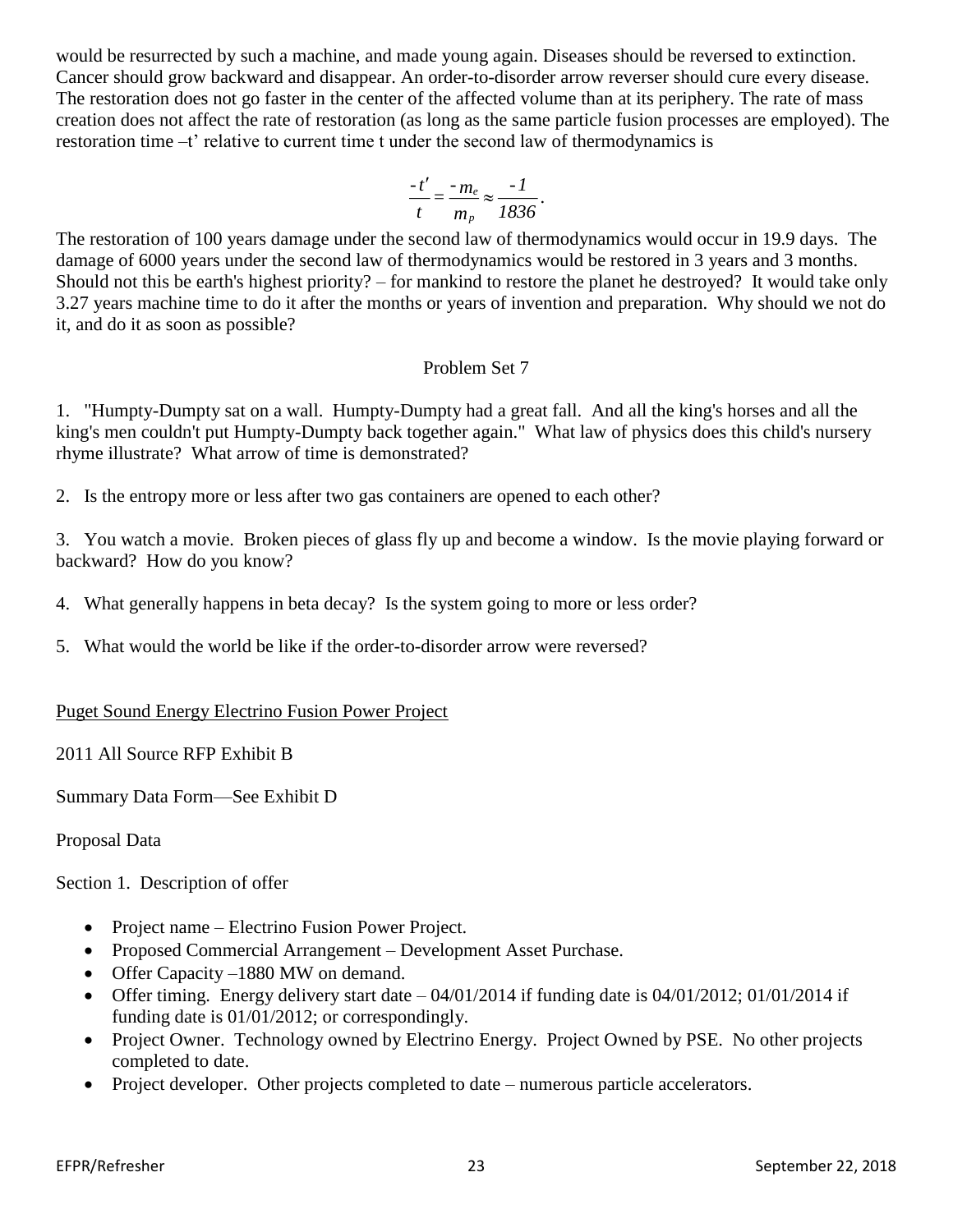Section 2. Capital costs, pricing and delivery

PSE Ownership

- For the purchase of development assets, specify development assets purchase price  $-$  \$0. Specify total capital cost to project build-out – \$120 million. No finance costs included.
- (\$33 million Refresher in 3 years + \$38 million Clean Energy Source in 3 years + 30% rushing cost for construction in 1 year (Refresher) and 2 year (Clean Energy Source) =

\$ 92,300,000

6,600,000 construction of buildings on site including 2 small containment buildings.

462,000 architect fee

50,000 travel

10,000 publishing costs

10,000 supplies

12,000,000 wages (mostly for Refresher activities)

4,320,000 fringe benefits

4,080,000 O/H

168,000 Contingency

\$120,000,000 from PSE to EE Land costs—PSE responsibility Connection costs to grid—PSE responsibility Output transformer—PSE responsibility Government permits and fees—PSE responsibility

• Other questions in this Section—Not Applicable.

Section 3. Summary commercial offer term sheet

- The relevant conditions in Exhibit H are here incorporated by reference.
- For sale to PSE is a Clean Energy Source with peak power output of 1880 MW and net average power output of 1504 MW. The Source is clean – no carbon emissions, no radioactive wastes – no wastes at all. The Source annihilates brass for fuel – brass on the inner walls of the collider chamber. The Source is so efficient that it can go 100 years between refueling – consuming only 145 pounds of brass between refuelings. The Source is made self-sufficient and efficient by the operation of a Refresher (included), which also unavoidably reverses adult aging, backs diseases out of existence in a controlled area – which can be made as small as five acres or less, or as large as the entire earth, or many settings in between. This also can be made a source of large revenue to PSE.
- Seller Electrino Energy.
- Completion of the Refresher and its operation will be one year after closing and funding. Completion of the Clean Energy Source and commercial sale of electricity will be two years after closing and funding.
- An alternate due diligence approach would be to spend a whole year on micro-design for the Refresher as well as the Clean Energy Source. This first year and accelerator designs can be had for \$1,100,000. Then spend six more months building the Refresher, and one year building the Clean Energy Source for the remaining \$118,900,000. Activation times would be 18 months after funding for the Refresher, and 24 months after funding for the Clean Energy Source.
- In this offer, connection to the electric grid is PSE responsibility.
- Capacity/Quantity 1880 MW peak, 1504 MW net on demand.
- Price \$120 million, 6% royalties distributed on earnings, guarantees that PSE or assigns will not charge any fees for Refresher blessings, but accept voluntary freewill offerings only.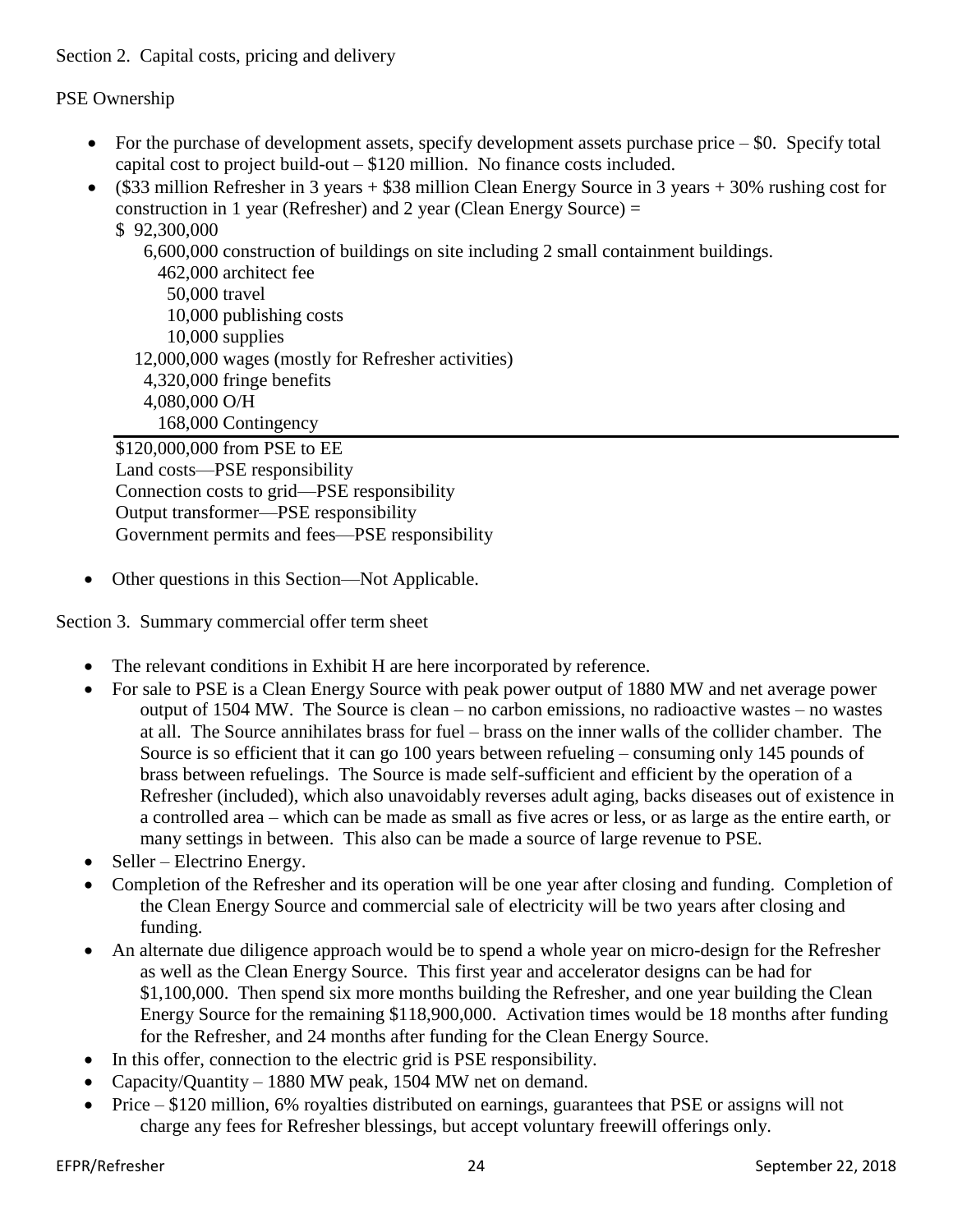- No fuel is needed for 100 years, and then 145 pounds or less of inexpensive brass recast.
- Minimum run time, Maximum starts are hard questions for the inventor and builder at this time. The design is new. These kinds of questions could best be answered after the first unit is built. Two day planned outage in 100 years.
- Scheduling coordinator for project—Gordon L. Ziegler, Electrino Energy; Imbalance charges for project by Gordon L. Ziegler, EE.
- Guaranteed heat rate: 0 Btu/kwh. (new type of cold fusion)
- Guaranteed available not intermittent like solar and wind/volume 1880 MW.
- Force majeure in the case of an event beyond the control of either party resulting in loss or delay in the project, both parties shall share equally in the remediation.
- Credit support none.

Section 4: Description of the project and project status

- Project location: city, county and state this is at the discretion of PSE.
- Project should be on three adjacent five-acre plots close to the electric grid: on one five-acre plot should be built the Refresher. The adjacent five-acre plot should be a buffer zone. In the next five-acre plot should be built the Clean Energy Source. The containment buildings' floors should be 23 feet underground so that ground level shall be 12 feet of earth above the Refresher containment building. Worse case for the Clean Energy Source requires 37 feet of concrete shielding – 12 feet below grade and 25 feet above grade. See maps on next two pages.
- To avoid having to obtain public and governmental permissions at first to extend the Refresher active area over the Clean Energy Source, it would be best if the total land holdings of PSE at the site were at least 125 square acres with the Refresher in the center. The project could be expanded: 15 additional Clean Energy Sources could be constructed on such a site. Conditions are only money and electricity demand.
- Provide a list of leases, easements, and/or other ownership documents.  $\ldots$  in this offer, PSE is responsible for all that as site owner.
- Project status: Theory, invention, plans, proposals, but no construction yet. If funding is received by 04/01/2012, commercial online date would be 04/01/2014. After design stage, construction start date would be 04/01/2013.
- List of permits obtained and status of permits in progress none. In this offer, that is the responsibility of PSE.
- Identify transmission and integration secured, or pending requests none. PSE responsibility.
- No fuel needed for 100 years. Address then.
- Studies completed or in progress: *Electrino Physics, Advanced Electrino Physics, Prediction of the Masses of Every Known Particle (as of 2008), Step 2, Part 1* [testing theory of Refresher 1 and Clean Energy Source], *Refresher 1 Manual, Rad Waste-free Power, Governing With Refresher 1.* (See http://benevolententerprises.org Book List.)
- Facility nameplate capacity 1880 MW. Any incremental capacity new and clean at 85 degrees Fahrenheit and 200 feet elevation (plus or minus) – 15 more 1880 MW Sources on site or 28,200 MW.

Section 5: Technical and operations

- Identify resource and technology type: electrino fusion type,
- Make: Electrino Energy
- Model: Clean Energy Source with Refresher,
- One unit with 1880 MW/unit net.
- Nameplate capacity for unit 1880 MW. Project heat rate at room temperatures and 200 feet elevation  $-0$  HHV.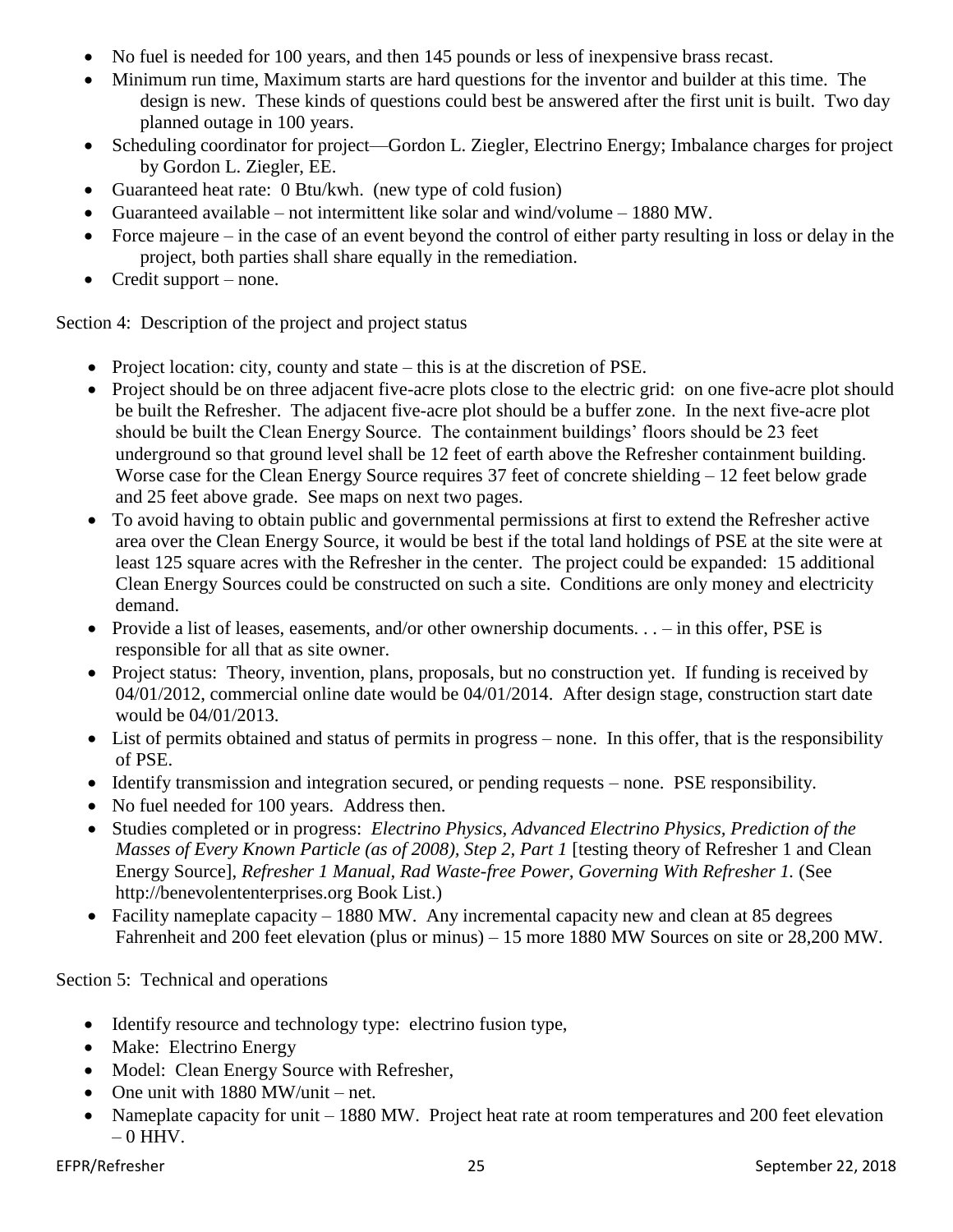- Identify average December temperature for project location unknown site PSE responsibility. 1880 megawatts capacity rating at any temperature.
- Estimated net annual capacity factor  $-80\%$ .
- See Exhibit E.
- The Refresher field will prevent failures due to aging and burnout of parts. Thus we don't expect any annual forced outages (0%). We will have several planned outages at first to check the system. Then if everything always checks OK, we will discontinue planned outages also. Maybe initially we will have six days planned outages per year. In spite of planned outages the first year, we would have 98.4% availability the first year.

The guaranteed level of production would be 96% availability and 1504 MW level of production.

- Facility operating characteristics: minimum online time (hours), minimum down time (hours), minimum operating load (MW): This is a new design. Such quantities will not be well known until the first unit is built and tested. Minimum operating load allowable by permits. In this offer, PSE is responsible for all permits. We will not know whether facility is ten-minute start capable from cold shutdown until the first unit is built and tested. However immediate startup could be possible from warm standby.
- Facility start up: start up time for hot, warm starts  $(0.16 \text{ hours})$ ; for cold starts (not known yet (hours)); specify amount of fuel (MMBtu) and electricity (MW) consumed during start-up cycle: slight trace of brass for fuel, 0.1 MW ramped up.
- Describe any known or likely operating limits due to permitting, legal, aesthetic, wildlife or other reasons: None. It would be far safer for all concerned within the active area of the Refresher than without it. Wildlife would flourish within the active area of the Refresher. Most of an Environmental Impact Statement for the Refresher is included in *Refresher 1 Manual*, [http://benevolententerprises.org](http://benevolententerprises.org/) Book List.
- Describe how the underlying facility or contract meets the obligations of Washington's Emissions Performance Standards (EPS) (WAC 173-407, effective June 19, 2008). The facility does not emit carbon dioxide or any other greenhouse gas.
- Provide facility air emissions data for carbon dioxide, nitrogen oxides, and sulfur in tons/GWh . . . or as otherwise applicable: carbon dioxide (0 tons/GWh); nitrogen oxides (0 tons/GWh); sulfur (0 tons/GWh).

Section 6. Fuel supply

 Fuel to be annihilated for power is brass on the inside of the high-energy electron collider chamber. The chamber has sufficient brass to last 100 years. Securing transportation for the fuel is unnecessary.

Section 7. Interconnection and transmission – PSE Responsibility

Section 8. Legal and financial

- Describe any dependence on another entity. Gordon L. Ziegler, Owner of Electrino Energy, is dependent on subcontractor James M. Potter. Ph.D., President of JP Accelerator Works, Inc., for the design, construction and technical directorship of all accelerator projects.
- Puget Sound Energy\_



• Permitting wholly positive side effects of the Refresher. Entities would be a whole lot safer with the Refresher than without it.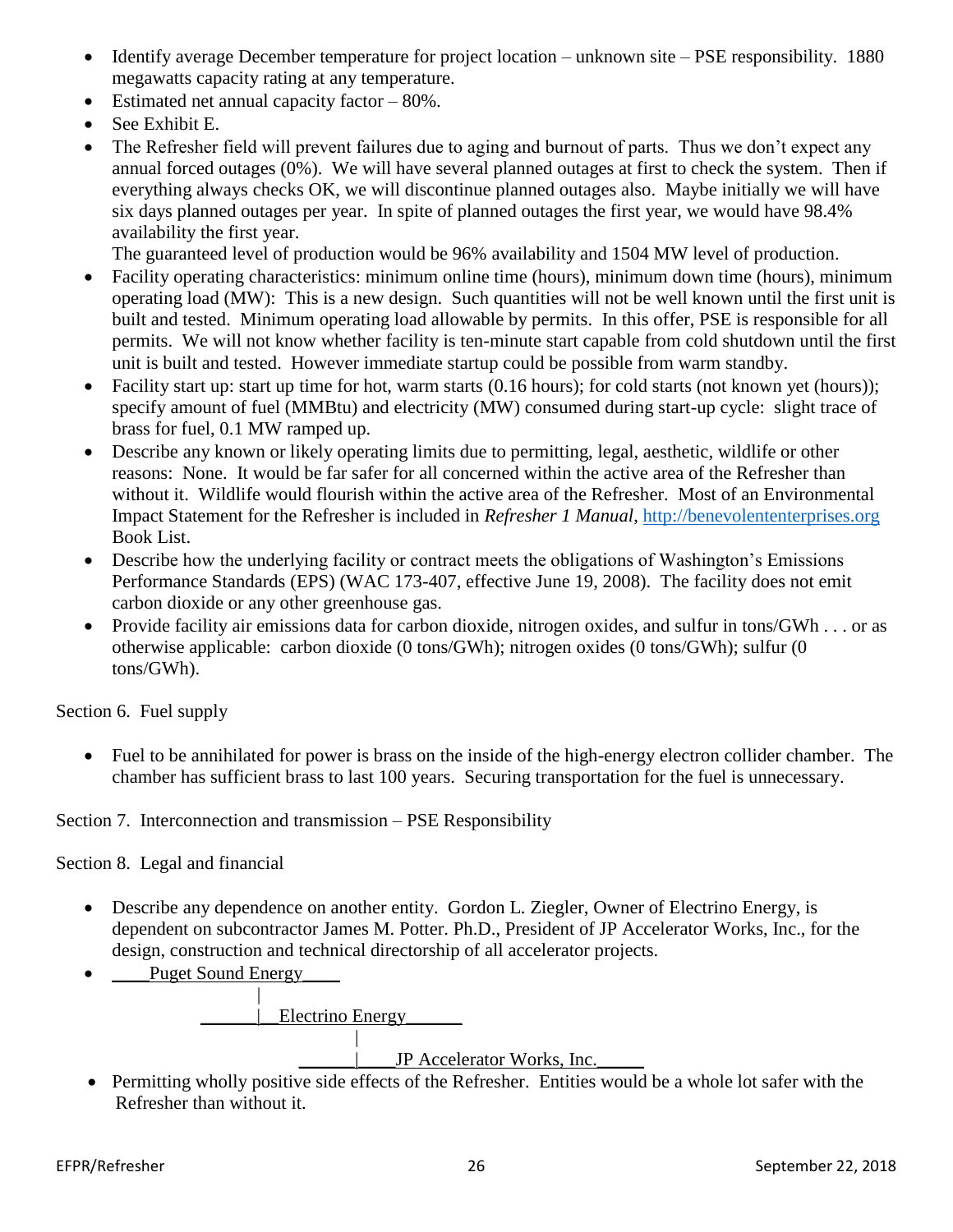Section 9. Additional information for development projects

Schedule

2000 2001 2002 2003 2004 2005 2006 2007 2008 2009 2010 2011 2012 2013 2014 2015

| Presented Electrino Fusion Power to an Energy Convention in Las Vegas, Nevada

#### | Solidified Rad Waste-free Power theory

| PSE All Source RFP                            |  |
|-----------------------------------------------|--|
| Funding                                       |  |
| 1964 <br><b>Stages of Project Development</b> |  |
| Permitting (PSE responsibility)               |  |
| Interconnection (PSE responsibility)          |  |
| Engineering                                   |  |
| Construction                                  |  |
| Startup, testing                              |  |
| Commissioning                                 |  |

• Indicate all actions taken to ensure the schedule is met – withhold from the builder ten percent of his bid till the project is complete. Indicate potential opportunities to improve the schedule. The Refresher could come on line six months earlier if design took six months instead of one year.

Site Control – in this offer, PSE has this responsibility

Environmental Siting

- Discuss known environmental issues relative to the development and operation of the project . . . . Most of these issues are covered in *Draft Environmental Impact Statement: High Energy Sub-particle Fusion Test Facility*, most of which is quoted in *Refresher 1 Manual*, http://benevolententerprises.org Book List.
- Describe all wildlife or other environmental studies and assessments that have been performed related to the site and the project – an environmental impact statement (see above).
- Describe methodologies for such studies and identify the person(s) or firms who conducted and completed the work. Methodologies consisted of observations and calculations from theory, not sampling. The effort was made by Gordon L. Ziegler, Owner of Electrino Energy, and President of Benevolent Enterprises. All impacts known for the Refresher are positive – for better health or improved quality of living in society. No mitigations are deemed necessary.
- Upon closing, the respondent and PSE will jointly hold town halls and other media efforts to educate the local community to support the proposed projects and sign petitions appealing for government authorization of projects. No such efforts are currently under way.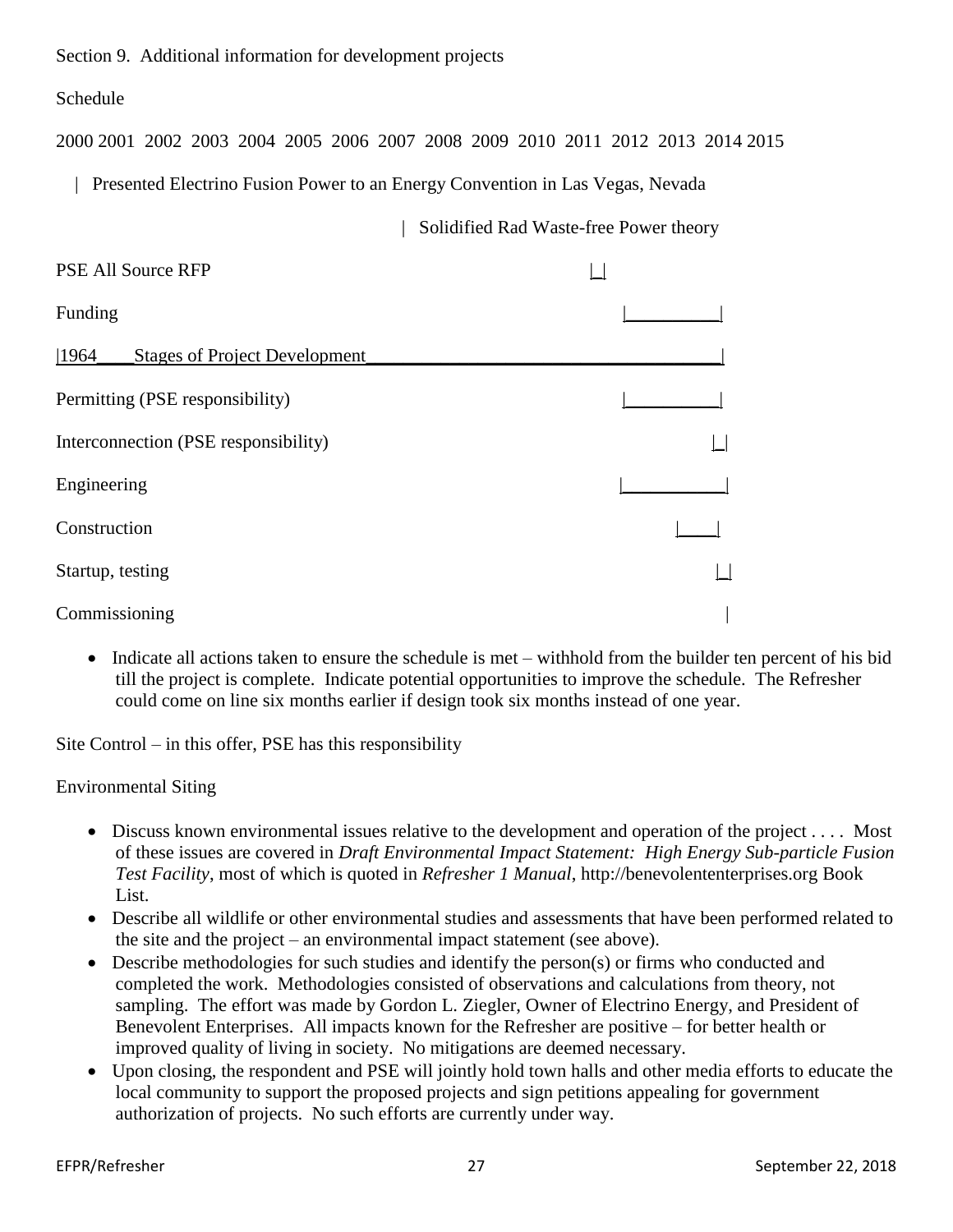Permits—PSE responsibility

**Construction** 

No agreements or forms of agreement between the parties have been entered into yet. With joint PSE and EE actions, the goal is to have turnkey construction.

Section 10. Additional information for a transmission-only product – not applicable

Section 11. Other Requirements

Signatures and Certifications

The proposal must contain the signature of a duly authorized officer or agent of the respondent submitting the proposal.

Gordon L. Ziegler, Owner of Electrino Energy Date

The respondent's duly authorized officer or agent shall certify in writing that:

\_\_\_\_\_\_\_\_\_\_\_\_\_\_\_\_\_\_\_\_\_\_\_\_\_\_\_\_\_\_\_\_\_\_\_\_\_\_\_\_\_ \_\_\_\_\_\_\_\_\_\_\_\_\_\_\_\_\_\_\_\_\_

\_\_\_\_\_\_\_\_\_\_\_\_\_\_\_\_\_\_\_\_\_\_\_\_\_\_\_\_\_\_\_\_\_\_\_\_\_\_\_\_\_ \_\_\_\_\_\_\_\_\_\_\_\_\_\_\_\_\_\_\_\_\_

\_\_\_\_\_\_\_\_\_\_\_\_\_\_\_\_\_\_\_\_\_\_\_\_\_\_\_\_\_\_\_\_\_\_\_\_\_\_\_\_\_ \_\_\_\_\_\_\_\_\_\_\_\_\_\_\_\_\_\_\_\_\_

\_\_\_\_\_\_\_\_\_\_\_\_\_\_\_\_\_\_\_\_\_\_\_\_\_\_\_\_\_\_\_\_\_\_\_\_\_\_\_\_\_ \_\_\_\_\_\_\_\_\_\_\_\_\_\_\_\_\_\_\_\_\_

 The respondent's proposal is genuine; not made in the interest of, or on the behalf of any undisclosed person, firm, or corporation; and is submitted in conformity with any anti-competitive agreement or rules.

\_\_\_\_\_\_\_\_\_\_\_\_\_\_\_\_\_\_\_\_\_\_\_\_\_\_\_\_\_\_\_\_\_\_\_\_\_\_\_\_\_ \_\_\_\_\_\_\_\_\_\_\_\_\_\_\_\_\_\_\_\_\_ Gordon L. Ziegler, Owner of Electrino Energy Date

 The respondent has not directly or indirectly induced or solicited any other respondent to submit a false or sham proposal.

Gordon L. Ziegler, Owner of Electrino Energy Date

 The respondent has not solicited or induced any other person, firm, or corporation to refrain from proposing.

Gordon L. Ziegler, Owner of Electrino Energy Date

The respondent has not sought by collusion to obtain for itself any advantage over any other respondent.

Gordon L. Ziegler, Owner of Electrino Energy Date

Tax-Incentive Risk and Environmental Attributes

Each proposal shall acknowledge and state that PSE disclaims and shall not assume any risk with the potential expiration of (or the respondent's or other project entity's ability to utilize) any then applicable federal or state tax incentives, cash grant programs, or similar programs meant to support a relevant resource.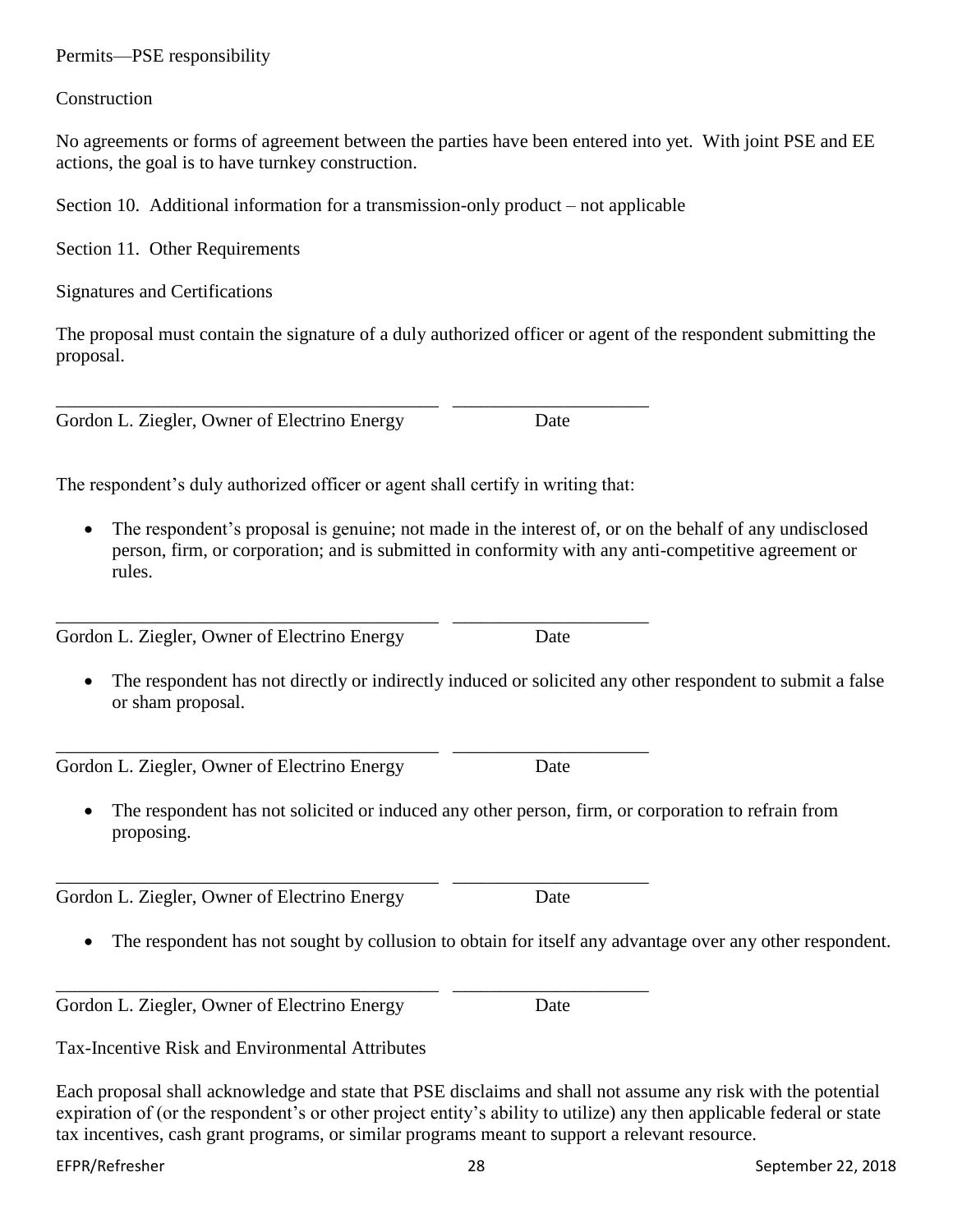Gordon L. Ziegler, Owner of Electrino Energy Date

All proposals must state that all Environmental Attributes associated with the proportionate share of the subject project, if any, will accrue to the ownership and beneficial use of PSE.

Gordon L. Ziegler, Owner of Electrino Energy Date

\_\_\_\_\_\_\_\_\_\_\_\_\_\_\_\_\_\_\_\_\_\_\_\_\_\_\_\_\_\_\_\_\_\_\_\_\_\_\_\_\_ \_\_\_\_\_\_\_\_\_\_\_\_\_\_\_\_\_\_\_\_\_

\_\_\_\_\_\_\_\_\_\_\_\_\_\_\_\_\_\_\_\_\_\_\_\_\_\_\_\_\_\_\_\_\_\_\_\_\_\_\_\_\_ \_\_\_\_\_\_\_\_\_\_\_\_\_\_\_\_\_\_\_\_\_

No Assignment

All proposals shall state that there will be no assignment of proposals during the evaluation or negotiation stage of this RFP and that in the event the respondent and PSE negotiate and execute Definitive Agreements based on the respondent's proposal, the Definitive Agreements and obligations thereunder shall not be sold, transferred or assigned or pledged as security or collateral for any obligation without the prior written permission of PSE. Any project lender who takes an assignment of the Definitive Agreements for security and exercises any rights under such agreements will be bound to perform such agreements to the same extent.

| Gordon L. Ziegler, Owner of Electrino Energy       | Date |
|----------------------------------------------------|------|
| Conflict of Interest Disclosure                    |      |
| No conflicts of interest in the project discerned. |      |
|                                                    |      |
| Gordon L. Ziegler, Owner of Electrino Energy       | Date |
| Validity, Deadlines and Regulatory Approval        |      |

Each proposal shall specify the date through which the proposal is valid [04/01/2014]. Proposals must also state the dates by which Definitive Agreements must be completed and approved by the boards of directors or other management bodies of PSE and the respondent, and applicable regulatory approvals must be provided to support the proposed project schedule [04/01/2012].

\_\_\_\_\_\_\_\_\_\_\_\_\_\_\_\_\_\_\_\_\_\_\_\_\_\_\_\_\_\_\_\_\_\_\_\_\_\_\_\_\_ \_\_\_\_\_\_\_\_\_\_\_\_\_\_\_\_\_\_\_\_\_ Gordon L. Ziegler, Owner of Electrino Energy Date

## "Time and Its Physical Relationships" May Provide Insights into Reversed Aging

Gary Vesperman's compilation of "Space Travel Innovations" is linked in padrak.com/vesperman and commutefaster.com/vesperman.html. Its chapter "Time and its Physical Relationships" (pages 159-173) may provide some insights into the theoretically forecast reversed aging effect of the refresher.

## Emails

From: Gary Vesperman <garyvesperman@yahoo.com> Sent: Monday, September 10, 2018 To: Gordon Ziegler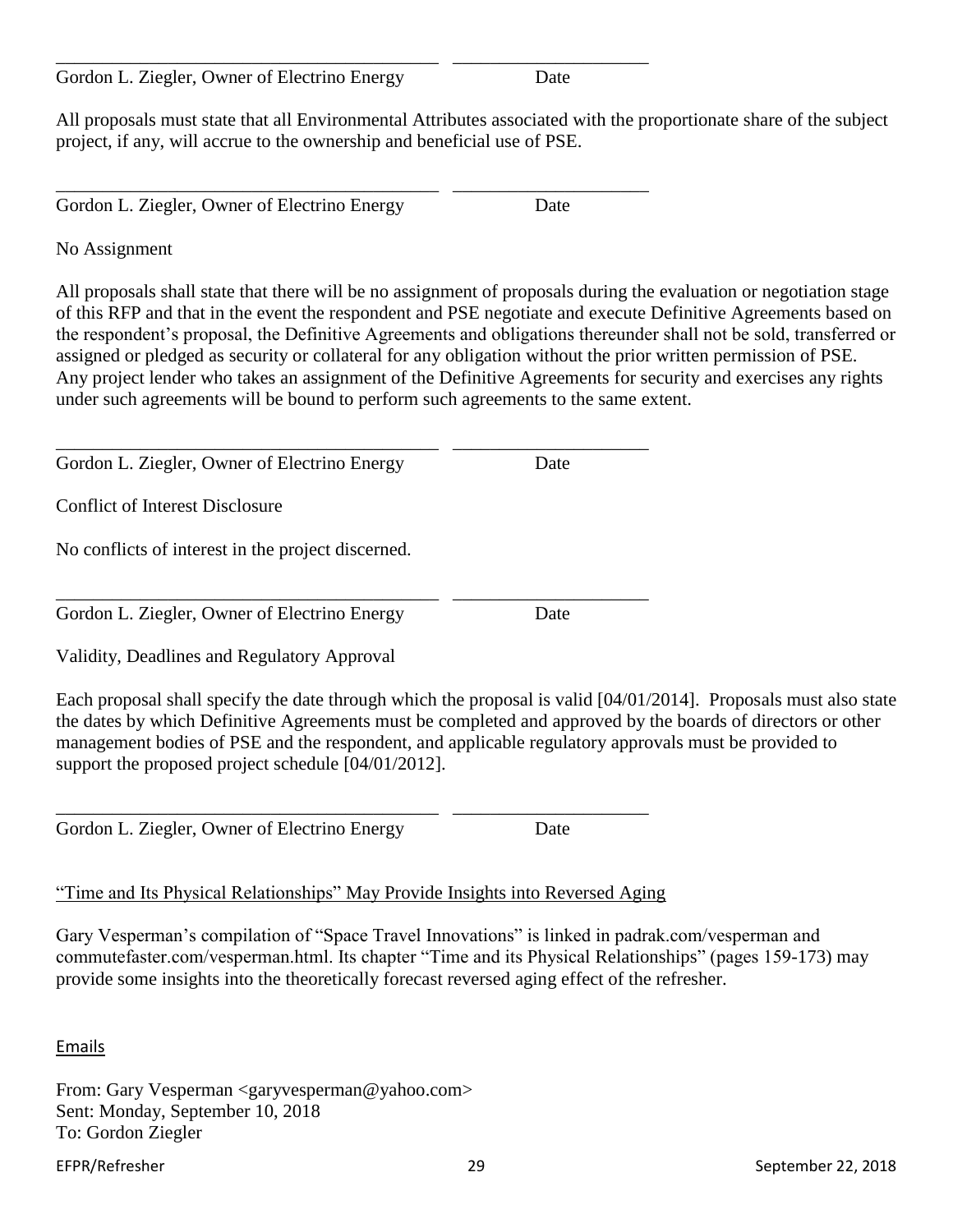Cc: Ken Colvin Subject: Refresher-regenerator only for Fukushima radiation cleanup?

Hi Gordon,

I am trying to help some people with mitigating the radiation from Fukushima.

What would be the cost and other aspects of building a refresher-regenerator that is designed specifically for mitigating Fukushima radiation and fallout? If provided funds, how long would construction and testing take? Forget for the moment the electricity generating part of the electrino fusion power reactor.

Gary Vesperman

Gordon Ziegler <br/>ben ent100@msn.com> To: Gary Vesperman Cc: Ken Colvin Sept 11 Subject: Refresher-regenerator only for Fukushima radiation cleanup

Dear Gary,

Thank you for your inquiry. A rough estimate of the cost of the Refresher only would be \$33 million to \$50 million in one year. It would be best to spend \$100,000 for micro design study and material list. Then we would know each part it would take to build it, and how much it would cost. Then it would be easier and more accurate to estimate the total cost of the Refresher. It only takes one Refresher to transform the earth and the solar system – the same Refresher we could operate to begin with in a small area – like five acres or less. To start with, it could be placed somewhere in Japan near (but not too near for sake of safety) the failed Fukushima reactors. That could arrest and reverse the rogue Fukushima reactors. But to recover the radioactive contamination worldwide, the Refresher would have to have a worldwide footprint. Technology wise, that would be real easy! – by just changing the positions of some controls to the machine. The challenge would be to gain permission worldwide to operate the Refresher worldwide. It would be new and unknown and scary for many people. Even the builder would not want to be the first guinea pig. I will be the first guinea pig. I have no fear of it.

After a week or two of selective tests, everyone would be desperate to be a guinea pig! Because there would be a reversal of adult aging in the footprint of the Refresher. Diseases would be backed out of existence. For those persons in the footprint of the Refresher, all pain would be gone. In just a few days, the guinea pigs would have optimum health in young adulthood. And the physical Fukushima plant would be restored to mint condition, but turned off. The minimum cost of the Refresher to refresh just a small area would be about \$30 million to \$50 million – just the same cost to refresh greater and greater volumes up to the whole earth and even the solar system! The footprint is controlled by the power invested into the operation of the Refresher.

Did I answer all the questions of your friends? Ask more questions!

Sincerely yours,

Gordon Ziegler

(From Ken Colvin September 19, 2018)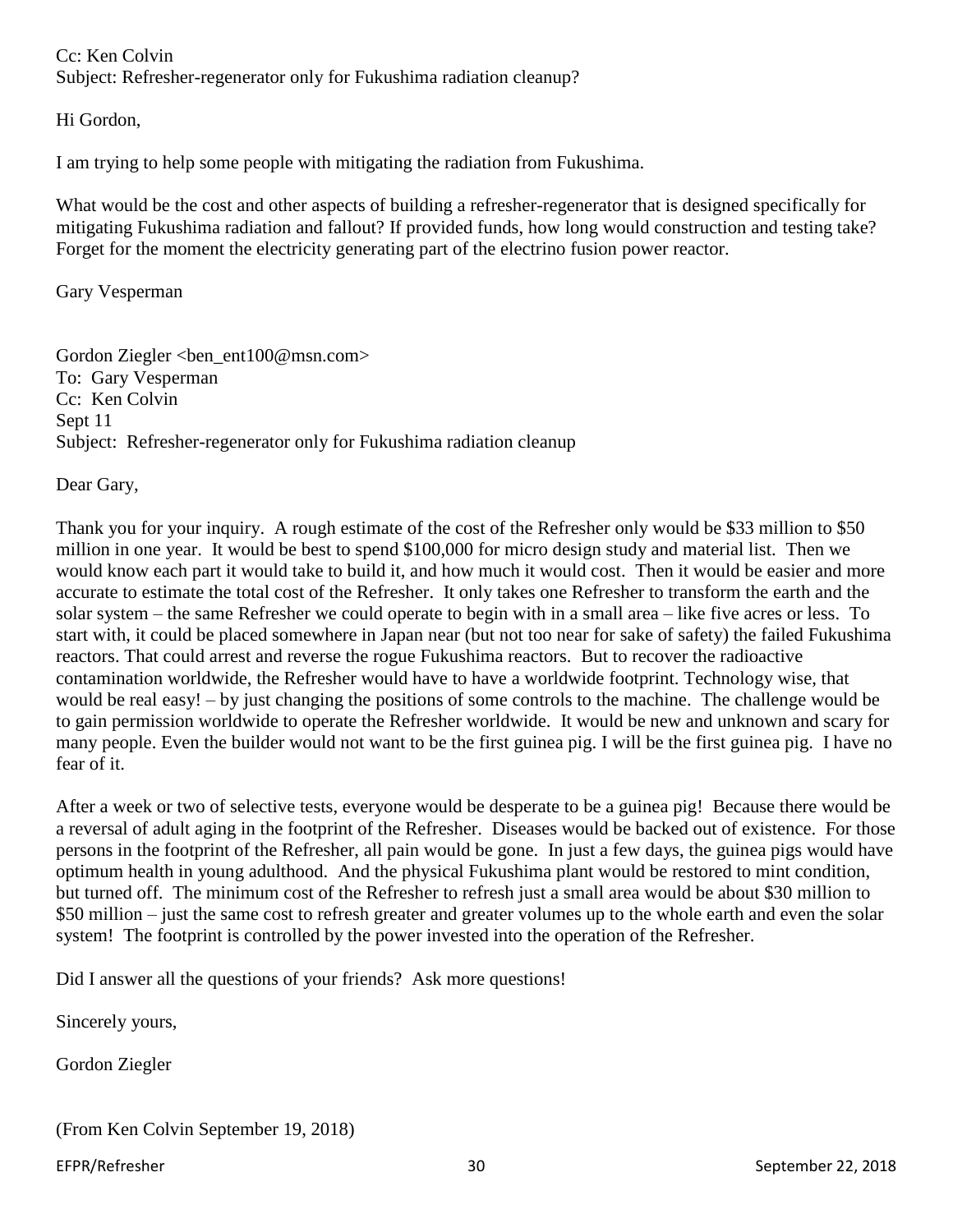This new technology will cause a major disruption to the energy industry, and will have far-reaching implications on other areas of control. It will allow the planet to heal and the population to thrive. It is interesting that, while many in the scientific community realize that Einstein's, standard model is incorrect, most still refuse to believe in Gordon's new model, (The Unified Field Theory).

Gordon has applied to the Department of Energy and other government entities 10 times for grants from \$50 million to \$100 million. In the first submittals, they allowed him only 25 pages, which was not enough to explain his new model and to show where Einstein's model is in error. They promptly rejected the submittals within 30 days, due to the fact that it did not conform to the standard model. In the final submittal, he was allowed unlimited pages. This allowed him to show how his model was correct and how Einstein's model was not. This submittal was not rejected however, it was not replied to. This event is enough to cause one to ponder.

While I cannot testify to the science, as it is well beyond me, I can testify to the man. Gordon is a God-fearing man, humble and wise. He once gave up a good job as a Radiation health Physicist for the State of Washington to go on the mission field, (he was later hired back), and will rarely pass a panhandler without giving them something. When he says that he is not in it for the money, but for the benefit of mankind, *I believe him*. The money will come however, and Gordon has confided in me of the many charities he will be giving to. You sir; could not have a better, more honest business associate than Gordon Ziegler.

Here are a few of Gordon's qualifications:

- 1. Radiation Health physicist for 9 years.
- 2. Radiological Dose Assessor for 9 years.
- 3. Inventor of Derived Intervention Levels (DILS), now used worldwide.
- 4. Author of over 40 published books, many of which are on particle physics.
- 5. President of Benevolent Enterprises since 1981.
- 6. Inventor of Refresher and Clean Energy Source.
- 7. Owner of Electrino Energy since 2005
- 8. Founder of Electrino Group Inc. 11/22/2010

9. Gordon has recently made a huge discovery revealing the nature and characteristics of the Higgs Boson. This scientific discovery will provide the missing link in the Standard Model of Physics and his own model, the Grand Unification Theory.

While Gordon and I firmly believe that this project will be funded, we have similar philosophies as you, and hope that you will choose to be part of our team. As stated in the response from James Potter, it would take \$200,000 to get started on the design phase.

The initial funding may not be enough to fully design, create a schedule, and a budget, it seems that it may be an essential starting place that will allow us to answer those questions of how long and how much.

Kenneth Colvin President Electrino Group Inc.

Sept 16 Dear Gary,

The laser version of electric power source runs on fused electrons (matter), fusing them to the core particles of anti-protons (negatrons)(antimatter), which drift away and annihilate one proton or neutron in the inside of the linear accelerator for each reaction in the project. [Gary: I am having difficulty with my words this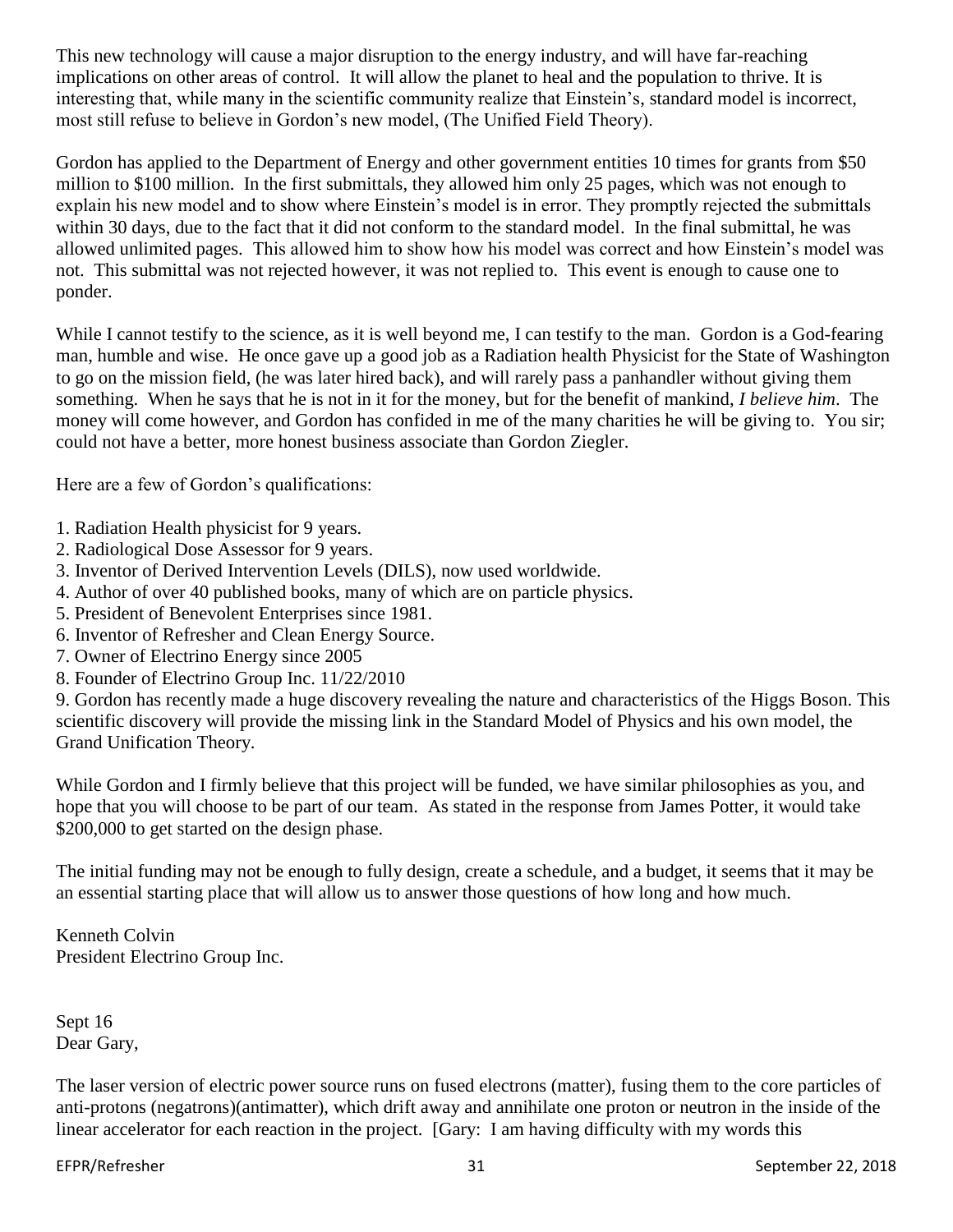morning. I've answered your questions in my book, Rejuvenating Science, which you can buy from Amazon.com

From: Gordon Ziegler <br/> <br/>ben\_ent100@msn.com> Sent: Friday, September 14, 2018 To: Gary Vesperman Cc: Ken Colvin Subject: Re: Laser version of electrino fusion power reactor for \$5 million?

Gary,

The difference is primarily speed of building.

The five million production is iffy – using a different builder.

I have met Jim Potter and have seen his shop. I have more confidence in him, though he is more expensive. We can use Jim Potter for the Refresher, but not the Clean Energy Source, because his method of RF cavities, klystrons, etc. is not efficient enough for Clean Energy Source.

Gordon

PS. Jim Potter is in Switzerland and will not be able to respond until later today. We should have a more information later and will get it to you as soon as possible.

From: Gary Vesperman <garyvesperman@yahoo.com> Sent: Thursday, September 13, 2018 To: Gordon Ziegler Cc: Ken Colvin Subject: Laser version of electrino fusion power reactor for \$5 million?

Hi Gordon,

I thought you have designed a laser version of the electrino fusion power reactor for \$5 million.

Please explain the difference between the laser reactor and the \$100,000,000 refresher.

Gary Vesperman

Jim Potter letter Gordon Ziegler 4401 37th Ave SE Unit 17 Lacey, WA 98503-3576

September 12, 2018

Jim Potter, JP Accelerator Works, Inc.  $2245$  47<sup>th</sup> Street Los Alamos, NM 87544